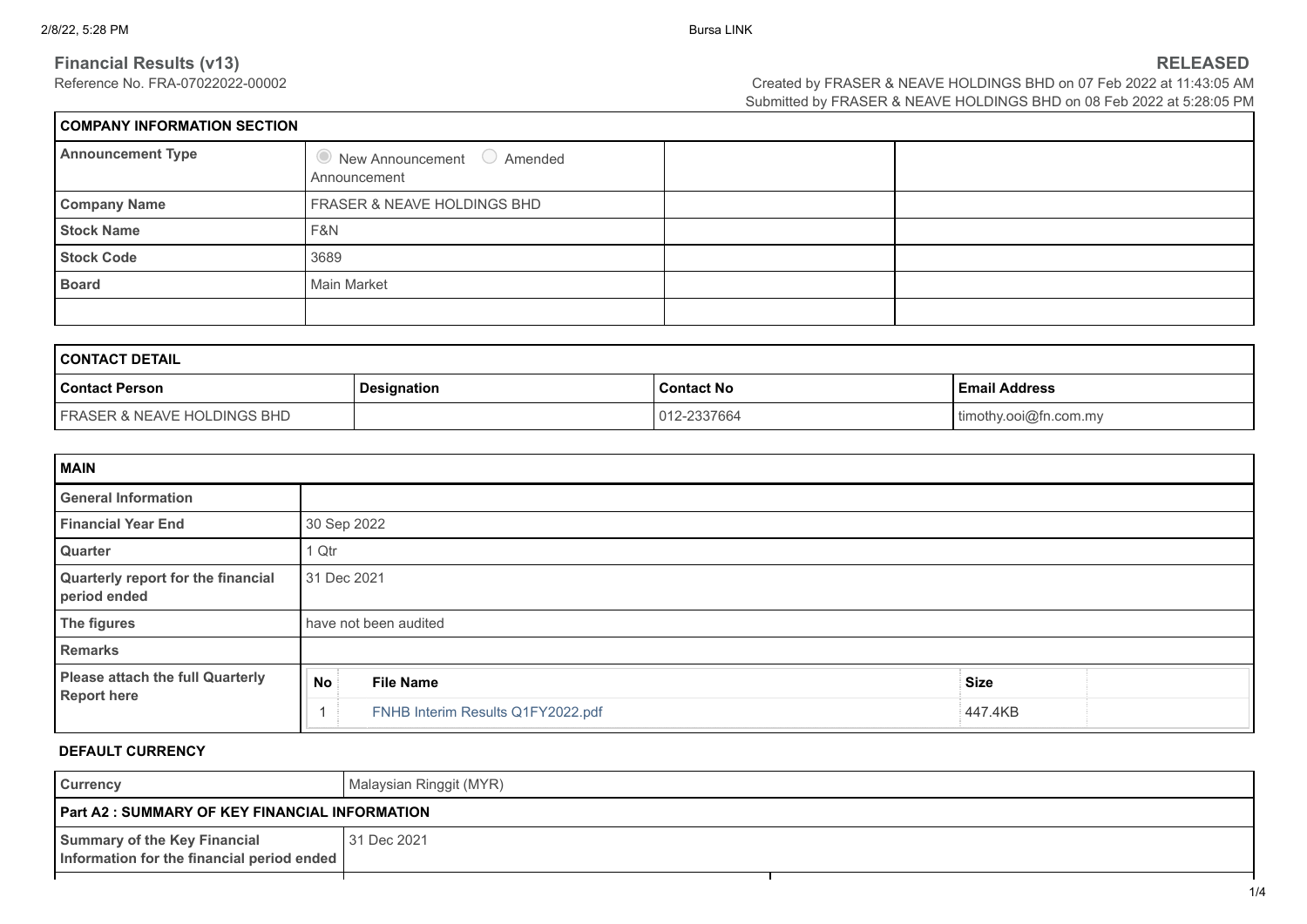|                                                                                                                                                          |                                       | <b>INDIVIDUAL PERIOD</b>                                 |                          | <b>CUMULATIVE PERIOD</b>              |                                                         |  |
|----------------------------------------------------------------------------------------------------------------------------------------------------------|---------------------------------------|----------------------------------------------------------|--------------------------|---------------------------------------|---------------------------------------------------------|--|
|                                                                                                                                                          | <b>CURRENT YEAR</b><br><b>QUARTER</b> | PRECEDING YEAR<br><b>CORRESPONDING</b><br><b>QUARTER</b> |                          | <b>CURRENT YEAR TO</b><br><b>DATE</b> | PRECEDING YEAR<br><b>CORRESPONDING</b><br><b>PERIOD</b> |  |
|                                                                                                                                                          | 31 Dec 2021                           |                                                          | 31 Dec 2020              | 31 Dec 2021                           | 31 Dec 2020                                             |  |
|                                                                                                                                                          | [dd/mm/yyyy]<br>\$\$'000              |                                                          | [dd/mm/yyyy]<br>\$\$'000 | [dd/mm/yyyy]<br>\$\$'000              | [dd/mm/yyyy]<br>\$\$'000                                |  |
| 1. Revenue                                                                                                                                               | 1,106,616                             |                                                          | 1,083,121                | 1,106,616                             | 1,083,121                                               |  |
| 2. Profit/(loss) before Tax                                                                                                                              | 108,147                               |                                                          | 158,936                  | 108,147                               | 158,936                                                 |  |
| 3. Profit/(loss) for the period                                                                                                                          | 92,946                                |                                                          | 136,798                  | 92,946                                | 136,798                                                 |  |
| 4. Profit/(loss) attributable to ordinary<br>equity holders of the parent                                                                                | 92,953                                |                                                          | 136,805                  | 92,953                                | 136,805                                                 |  |
| 5. Basic earnings/(loss) per share<br>(Subunit)                                                                                                          | 25.40                                 | 37.30                                                    |                          | 25.40                                 | 37.30                                                   |  |
| 6. Proposed/Declared dividend per share<br>(Subunit)                                                                                                     |                                       | 0.00<br>0.00                                             |                          | 0.00                                  | 0.00                                                    |  |
|                                                                                                                                                          |                                       | AS AT END OF CURRENT QUARTER                             |                          | AS AT PRECEDING FINANCIAL YEAR END    |                                                         |  |
| 7. Net assets per share attributable to<br>ordinary equity holders of the parent (\$\$)                                                                  | 7.9600                                |                                                          |                          | 7.6900                                |                                                         |  |
| <b>Remarks</b>                                                                                                                                           |                                       |                                                          |                          |                                       |                                                         |  |
| In a currency system, there is usually a main unit (base) and subunit that is a fraction amount of the main unit.<br>Example for the subunit as follows: |                                       |                                                          |                          |                                       |                                                         |  |
| <b>Country</b>                                                                                                                                           | <b>Base unit</b>                      | <b>Subunit</b>                                           |                          |                                       |                                                         |  |
| <b>Malaysia</b>                                                                                                                                          | Ringgit                               | <b>Sen</b>                                               |                          |                                       |                                                         |  |
| <b>United States</b>                                                                                                                                     | <b>Dollar</b>                         | <b>Cent</b>                                              |                          |                                       |                                                         |  |
| <b>United Kingdom</b>                                                                                                                                    | Pound                                 | Pence                                                    |                          |                                       |                                                         |  |
| Part A3 : ADDITIONAL INFORMATION (This Information is for Exchange's Internal Use only)                                                                  |                                       |                                                          |                          |                                       |                                                         |  |
|                                                                                                                                                          | <b>INDIVIDUAL PERIOD</b>              |                                                          | <b>CUMULATIVE PERIOD</b> |                                       |                                                         |  |
|                                                                                                                                                          | <b>CURRENT YEAR</b><br><b>QUARTER</b> | PRECEDING YEAR<br><b>CORRESPONDING</b><br><b>QUARTER</b> |                          | <b>CURRENT YEAR TO</b><br><b>DATE</b> | PRECEDING YEAR<br><b>CORRESPONDING</b><br><b>PERIOD</b> |  |
|                                                                                                                                                          | 31 Dec 2021                           |                                                          | 31 Dec 2020              | 31 Dec 2021                           | 31 Dec 2020                                             |  |
|                                                                                                                                                          | [dd/mm/yyyy]                          | [dd/mm/yyyy]                                             |                          | [dd/mm/yyyy]                          | [dd/mm/yyyy]                                            |  |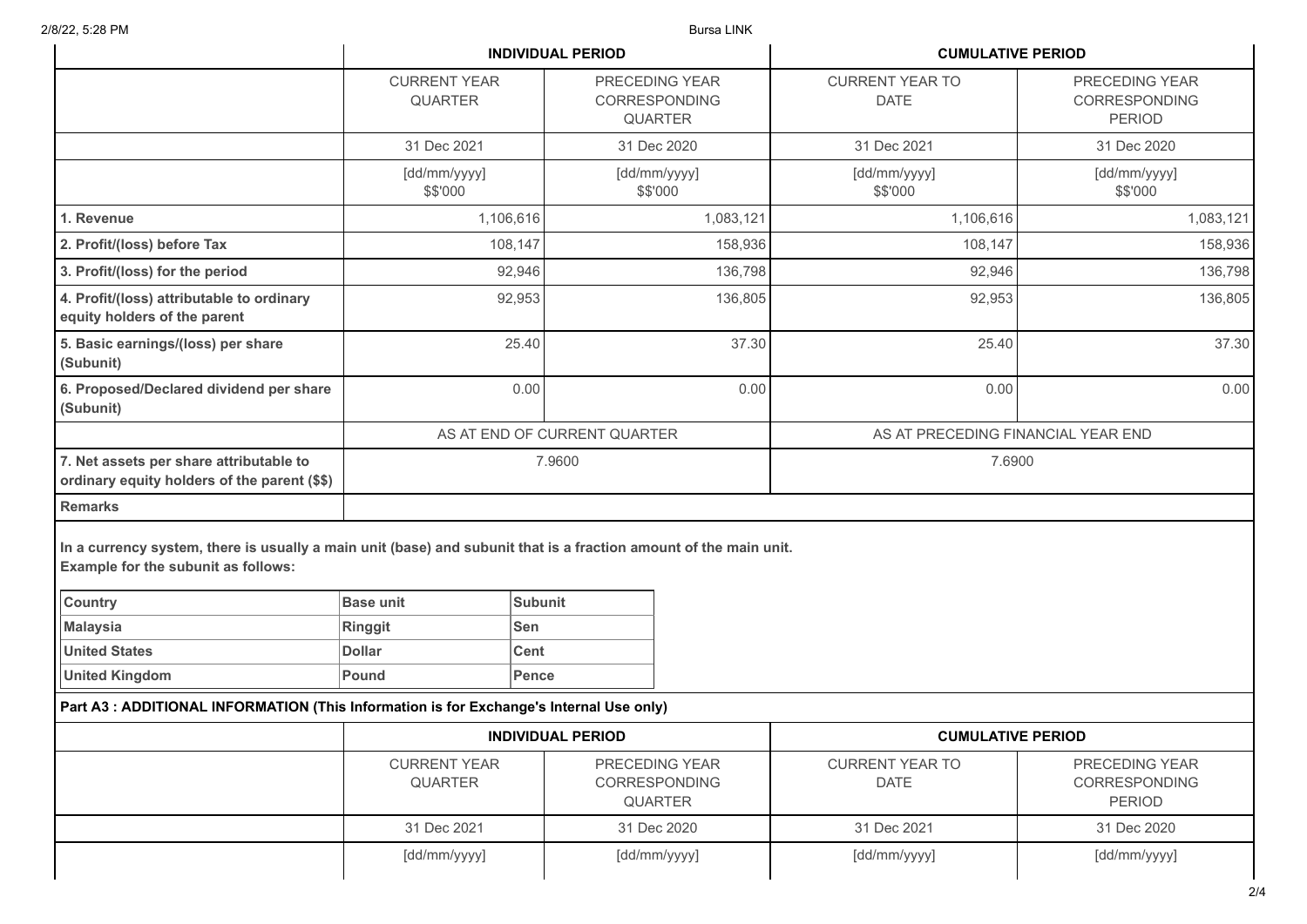|                           | \$\$'000 | \$\$'000 | \$\$'000 | \$\$'000 |
|---------------------------|----------|----------|----------|----------|
| 1. Gross interest income  | 894      | ,023     | 894      | ,023     |
| 2. Gross interest expense | 1,011    | 778      | ,011     | 778      |
| <b>Remarks</b>            |          |          |          |          |

## **OTHER CURRENCY**

| <b>Other Currency</b>                                                                                                                                    |                                       |                                 |                          |                                       |                                                  |  |
|----------------------------------------------------------------------------------------------------------------------------------------------------------|---------------------------------------|---------------------------------|--------------------------|---------------------------------------|--------------------------------------------------|--|
| <b>Part A2: SUMMARY OF KEY FINANCIAL INFORMATION</b>                                                                                                     |                                       |                                 |                          |                                       |                                                  |  |
| <b>Summary of the Key Financial</b><br>Information for the financial period ended                                                                        | 31 Dec 2021                           |                                 |                          |                                       |                                                  |  |
|                                                                                                                                                          |                                       | <b>INDIVIDUAL PERIOD</b>        |                          | <b>CUMULATIVE PERIOD</b>              |                                                  |  |
|                                                                                                                                                          | <b>CURRENT YEAR</b><br><b>QUARTER</b> | PRECEDING YEAR<br>CORRESPONDING | <b>QUARTER</b>           | <b>CURRENT YEAR TO</b><br><b>DATE</b> | PRECEDING YEAR<br>CORRESPONDING<br><b>PERIOD</b> |  |
|                                                                                                                                                          | [dd/mm/yyyy]<br>\$\$'000              |                                 | [dd/mm/yyyy]<br>\$\$'000 | [dd/mm/yyyy]<br>\$\$'000              | [dd/mm/yyyy]<br>\$\$'000                         |  |
| 1. Revenue                                                                                                                                               |                                       |                                 |                          |                                       |                                                  |  |
| 2. Profit/(loss) before Tax                                                                                                                              |                                       |                                 |                          |                                       |                                                  |  |
| 3. Profit/(loss) for the period                                                                                                                          |                                       |                                 |                          |                                       |                                                  |  |
| 4. Profit/(loss) attributable to ordinary<br>equity holders of the parent                                                                                |                                       |                                 |                          |                                       |                                                  |  |
| 5. Basic earnings/(loss) per share<br>(Subunit)                                                                                                          |                                       |                                 |                          |                                       |                                                  |  |
| 6. Proposed/Declared dividend per share<br>(Subunit)                                                                                                     |                                       |                                 |                          |                                       |                                                  |  |
|                                                                                                                                                          |                                       | AS AT END OF CURRENT QUARTER    |                          | AS AT PRECEDING FINANCIAL YEAR END    |                                                  |  |
| 7. Net assets per share attributable to<br>ordinary equity holders of the parent (\$\$)                                                                  |                                       |                                 |                          |                                       |                                                  |  |
| <b>Remarks</b>                                                                                                                                           |                                       |                                 |                          |                                       |                                                  |  |
| In a currency system, there is usually a main unit (base) and subunit that is a fraction amount of the main unit.<br>Example for the subunit as follows: |                                       |                                 |                          |                                       |                                                  |  |
| <b>Country</b>                                                                                                                                           | <b>Base unit</b>                      | Subunit                         |                          |                                       |                                                  |  |
|                                                                                                                                                          |                                       |                                 |                          |                                       |                                                  |  |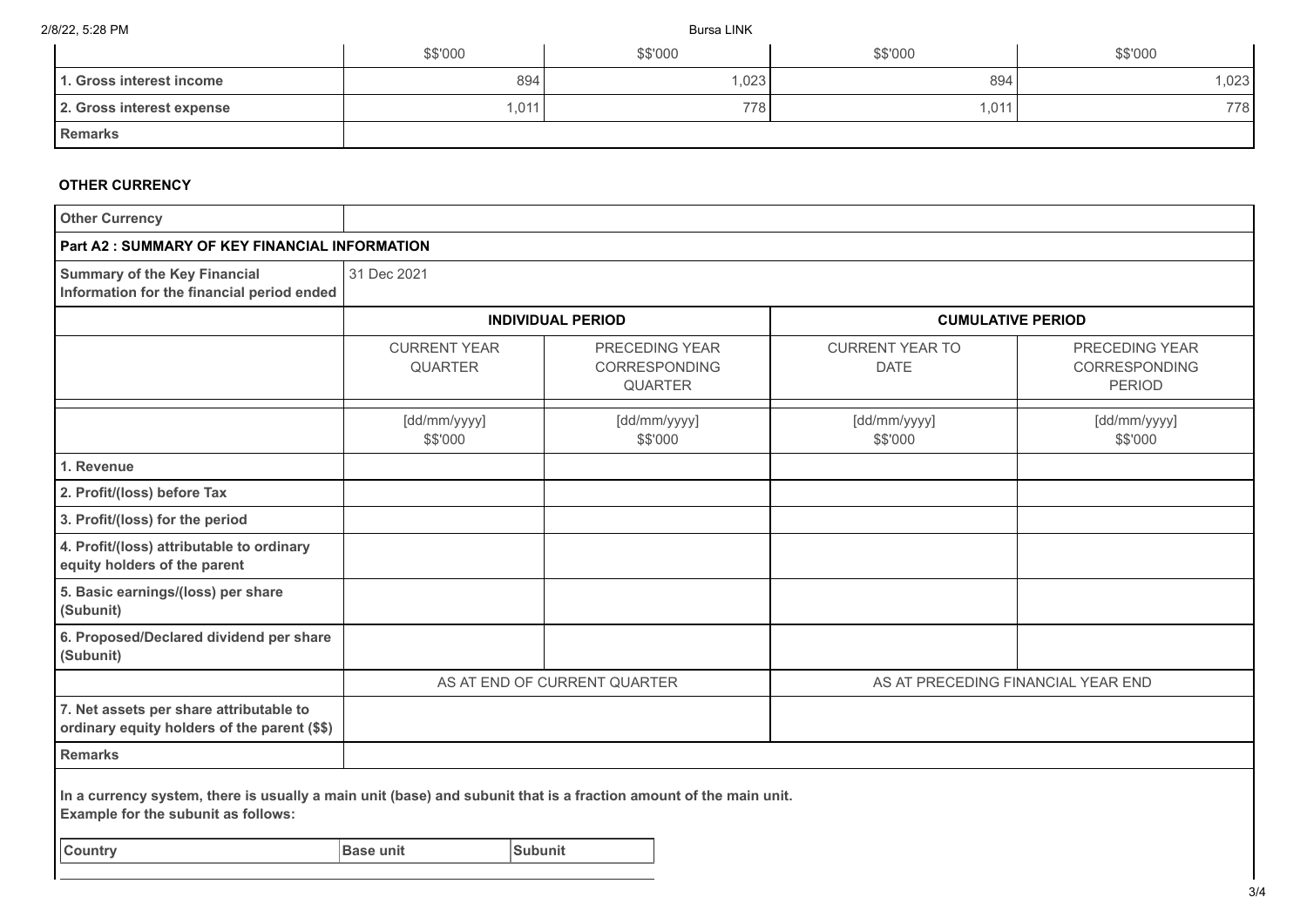| <b>Country</b>                                                                          | <b>Base unit</b>                      | <b>Subunit</b> |                                                                 |                                       |                                                                |  |
|-----------------------------------------------------------------------------------------|---------------------------------------|----------------|-----------------------------------------------------------------|---------------------------------------|----------------------------------------------------------------|--|
| <b>Malaysia</b>                                                                         | Ringgit                               | Sen            |                                                                 |                                       |                                                                |  |
| <b>United States</b>                                                                    | <b>Dollar</b>                         | <b>Cent</b>    |                                                                 |                                       |                                                                |  |
| <b>United Kingdom</b>                                                                   | Pound                                 | Pence          |                                                                 |                                       |                                                                |  |
| Part A3 : ADDITIONAL INFORMATION (This Information is for Exchange's Internal Use only) |                                       |                |                                                                 |                                       |                                                                |  |
|                                                                                         | <b>INDIVIDUAL PERIOD</b>              |                |                                                                 | <b>CUMULATIVE PERIOD</b>              |                                                                |  |
|                                                                                         | <b>CURRENT YEAR</b><br><b>QUARTER</b> |                | <b>PRECEDING YEAR</b><br><b>CORRESPONDING</b><br><b>QUARTER</b> | <b>CURRENT YEAR TO</b><br><b>DATE</b> | <b>PRECEDING YEAR</b><br><b>CORRESPONDING</b><br><b>PERIOD</b> |  |
|                                                                                         | [dd/mm/yyyy]<br>\$\$'000              |                | [dd/mm/yyyy]<br>\$\$'000                                        | [dd/mm/yyyy]<br>\$\$'000              | [dd/mm/yyyy]<br>\$\$'000                                       |  |
| 1. Gross interest income                                                                |                                       |                |                                                                 |                                       |                                                                |  |
| 2. Gross interest expense                                                               |                                       |                |                                                                 |                                       |                                                                |  |
| <b>Remarks</b>                                                                          |                                       |                |                                                                 |                                       |                                                                |  |

Copyright © 2015 Bursa Malaysia Berhad 13.1.3.0. All rights reserved. Terms & Conditions of Use, Disclaimer and Linking Policy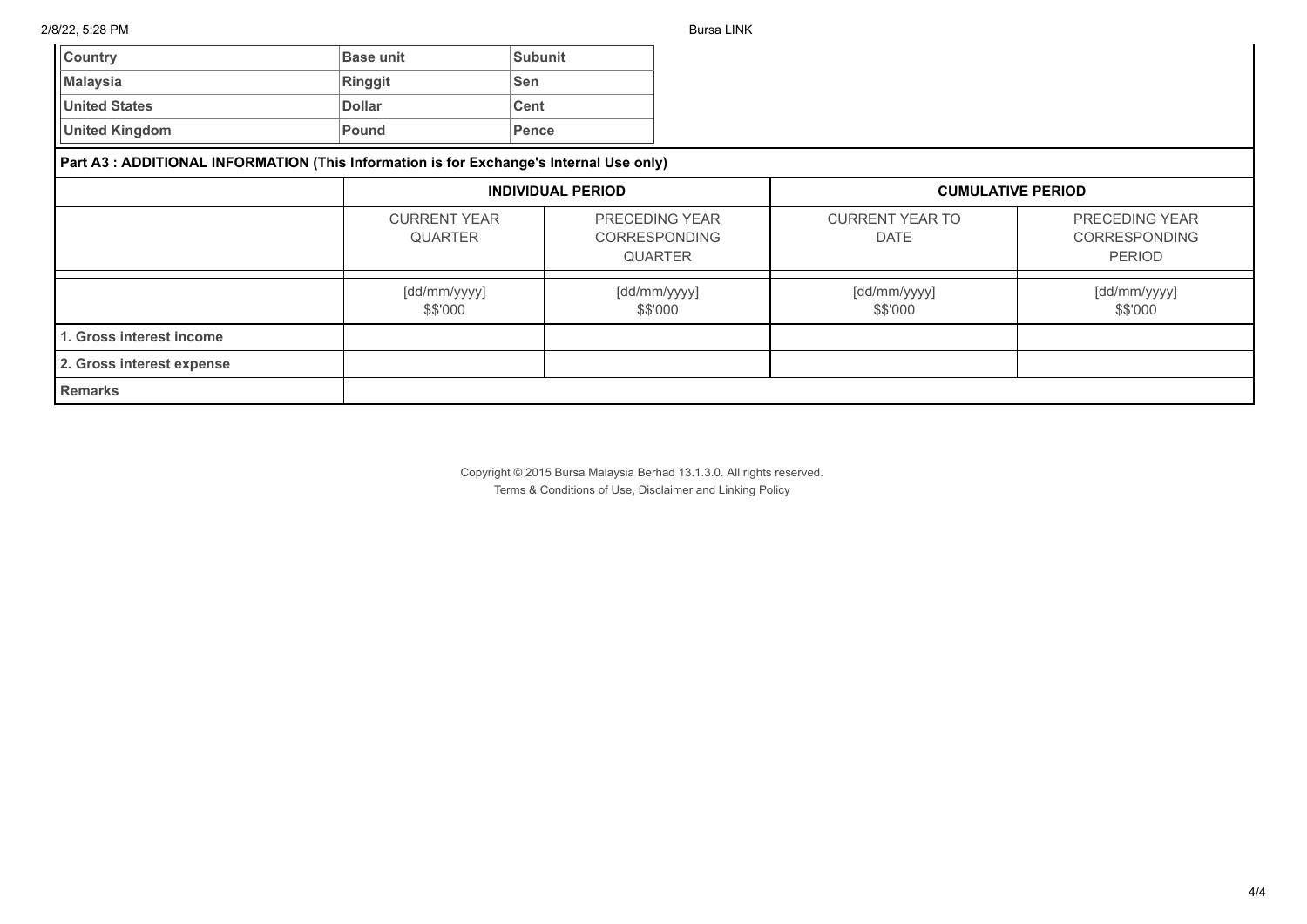

**Level 3A, F&N Point**, **No. 3, Jalan Metro Pudu 1, Fraser Business Park, Off Jalan Yew, 55100 Kuala Lumpur, Malaysia Tel: 03-92352288 Fax: 03-92227878**

**For immediate release**

# **QUARTERLY FINANCIAL REPORT**

First Quarter Ended 31 December 2021

The Directors are pleased to release the unaudited quarterly financial report for the three months ended 31 December 2021.

The contents of the financial report comprise the following attached unaudited condensed consolidated financial statements, explanatory notes and additional disclosures and these must be read in conjunction with the Group's audited financial statements for the financial year ended 30 September 2021:

Schedule A : Unaudited Condensed Consolidated Income Statement Schedule B : Unaudited Condensed Consolidated Statement of Comprehensive Income Schedule C : Unaudited Condensed Consolidated Statement of Financial Position Schedule D : Unaudited Condensed Consolidated Statement of Cash Flows Schedule E : Unaudited Condensed Consolidated Statement of Changes in Equity Schedule F : Selected Explanatory Notes Schedule G : Additional Disclosures

The unaudited quarterly financial report has been prepared in accordance with the accounting standard on interim financial reporting issued by the Malaysian Accounting Standards Board and contains additional disclosures prescribed by the Main Market Listing Requirements of Bursa Malaysia Securities Berhad. Unless specified otherwise, the same accounting policies and methods of computation applied to the Group's financial statements for the previous financial year had been followed throughout this quarterly financial report.

By Order of the Board Kuala Lumpur 8 February 2022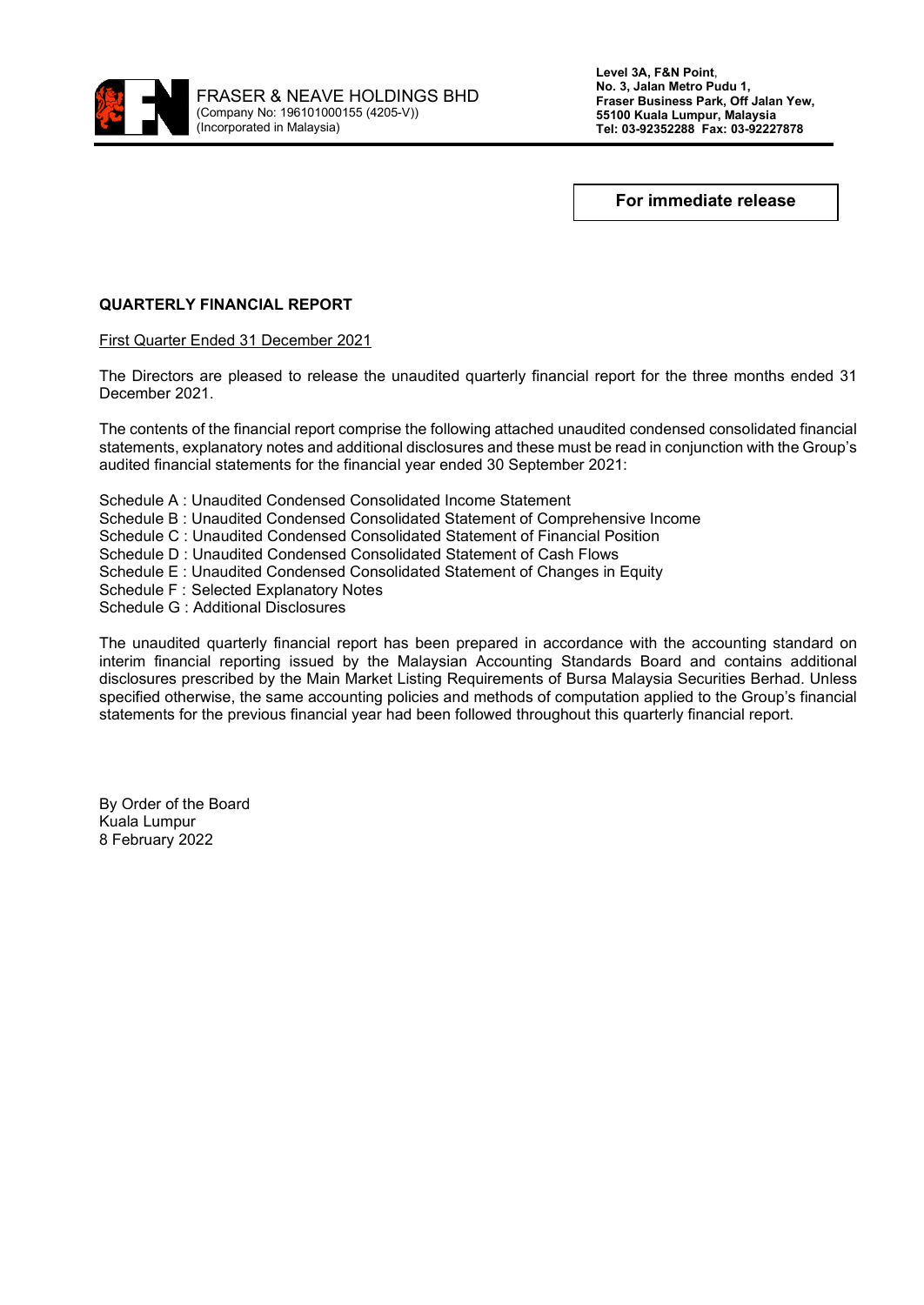# **Schedule A : Unaudited Condensed Consolidated Income Statement**

For the three months ended 31 December 2021

| 1 <sup>st</sup> quarter                                         |            |            |          |
|-----------------------------------------------------------------|------------|------------|----------|
| RM'000                                                          | 31/12/2021 | 31/12/2020 | $%$ chg  |
|                                                                 |            |            |          |
| Revenue                                                         | 1,106,616  | 1,083,121  | 2.2%     |
| Cost of sales                                                   | (808, 472) | (741, 266) |          |
| Gross profit                                                    | 298,144    | 341,855    | $-12.8%$ |
| Other income                                                    | 3,096      | 1,717      |          |
| Net gain on impairment of financial instruments                 | 151        | 123        |          |
| Operating expenses                                              | (194, 190) | (186, 930) |          |
| Operating profit                                                | 107,201    | 156,765    | $-31.6%$ |
| Finance income                                                  | 894        | 1,023      |          |
| Finance costs                                                   | (1,011)    | (778)      |          |
| Share of profit of equity-accounted associate, net of tax ^     | 1,108      | 1,987      |          |
| Share of loss of equity-accounted joint venture, net of tax #   | (45)       | (61)       |          |
| Profit before tax                                               | 108,147    | 158,936    | $-32.0%$ |
| Tax expense (Schedule G, Note 5)                                | (15, 201)  | (22, 138)  |          |
| Profit for the period                                           | 92,946     | 136,798    | $-32.1%$ |
| Profit for the period attributable to:                          |            |            |          |
| Owners of the Company                                           | 92,953     | 136,805    |          |
| Non-controlling interests                                       | (7)        | (7)        |          |
| Profit for the period                                           | 92,946     | 136,798    |          |
| Basic earnings per ordinary share (sen) (Schedule G, Note 10)   | 25.4       | 37.3       |          |
| Diluted earnings per ordinary share (sen) (Schedule G, Note 10) | 25.3       | 37.2       |          |

- *^ The share of results of an associate for the quarter refers to Cocoaland Holdings Berhad and is derived from its unaudited quarterly announcement for the quarter ended 30 September 2021 dated 29 November 2021.*
- *# The share of results of a joint venture for the quarter refers to Vacaron Company Sdn Bhd and is derived from its unaudited management accounts for the quarter ended 31 December 2021.*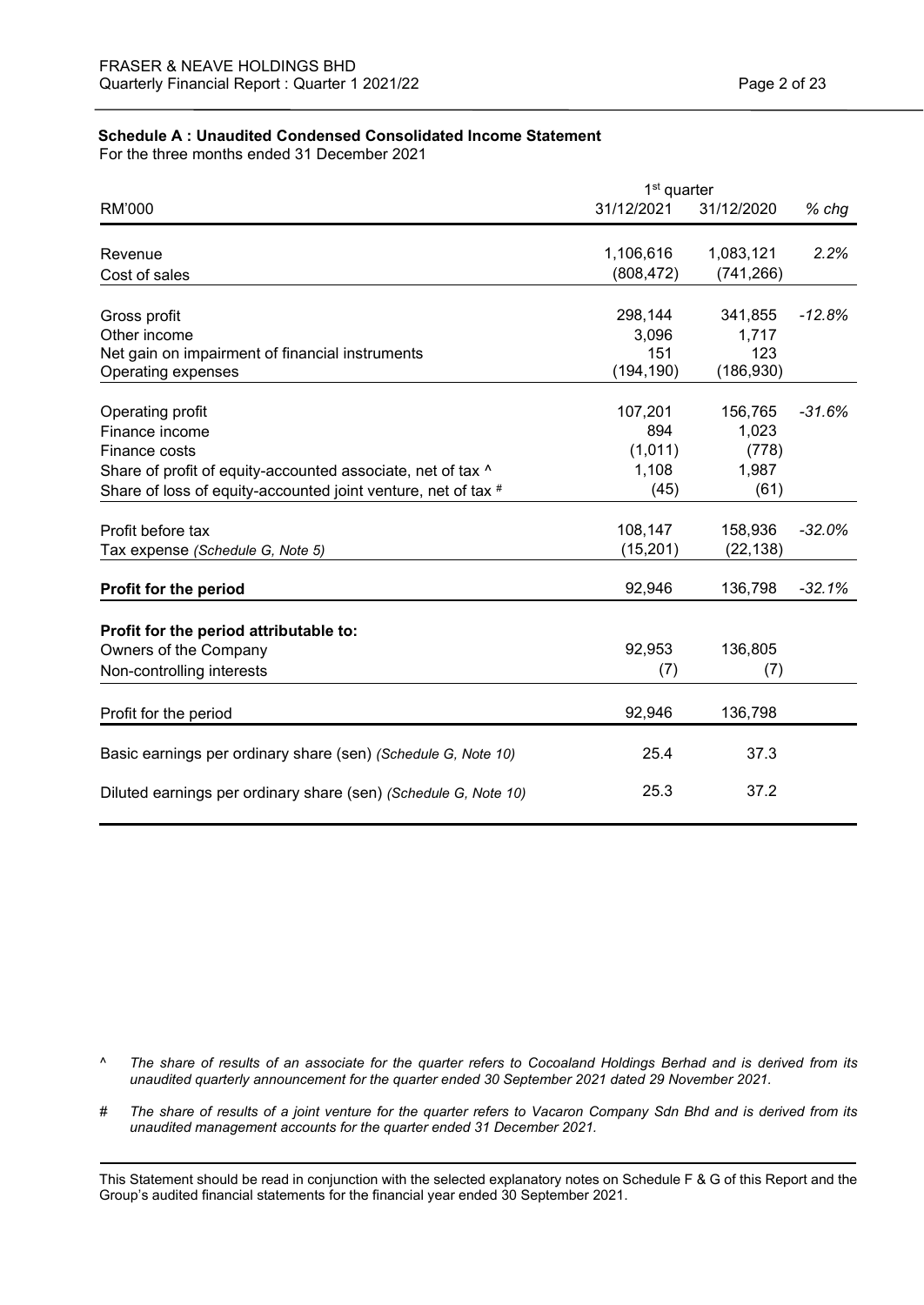# **Schedule B: Unaudited Condensed Consolidated Statement of Comprehensive Income**

For the three months ended 31 December 2021

|                                                                                                                   | 1 <sup>st</sup> quarter |            |           |
|-------------------------------------------------------------------------------------------------------------------|-------------------------|------------|-----------|
| RM'000                                                                                                            | 31/12/2021              | 31/12/2020 | $%$ chg   |
| Profit for the period                                                                                             | 92,946                  | 136.798    | $-32.1\%$ |
| Other comprehensive income, net of tax:<br>Item that is or may be reclassified subsequently to profit or<br>loss: |                         |            |           |
| Foreign currency translation differences for foreign operations                                                   | 6,494                   | 16,401     |           |
| Total comprehensive income for the period                                                                         | 99,440                  | 153,199    | $-35.1%$  |
| Total comprehensive income attributable to:                                                                       |                         |            |           |
| Owners of the Company                                                                                             | 99.447                  | 153,206    |           |
| Non-controlling interests                                                                                         | (7)                     | (7)        |           |
|                                                                                                                   | 99,440                  | 153,199    | -35.1%    |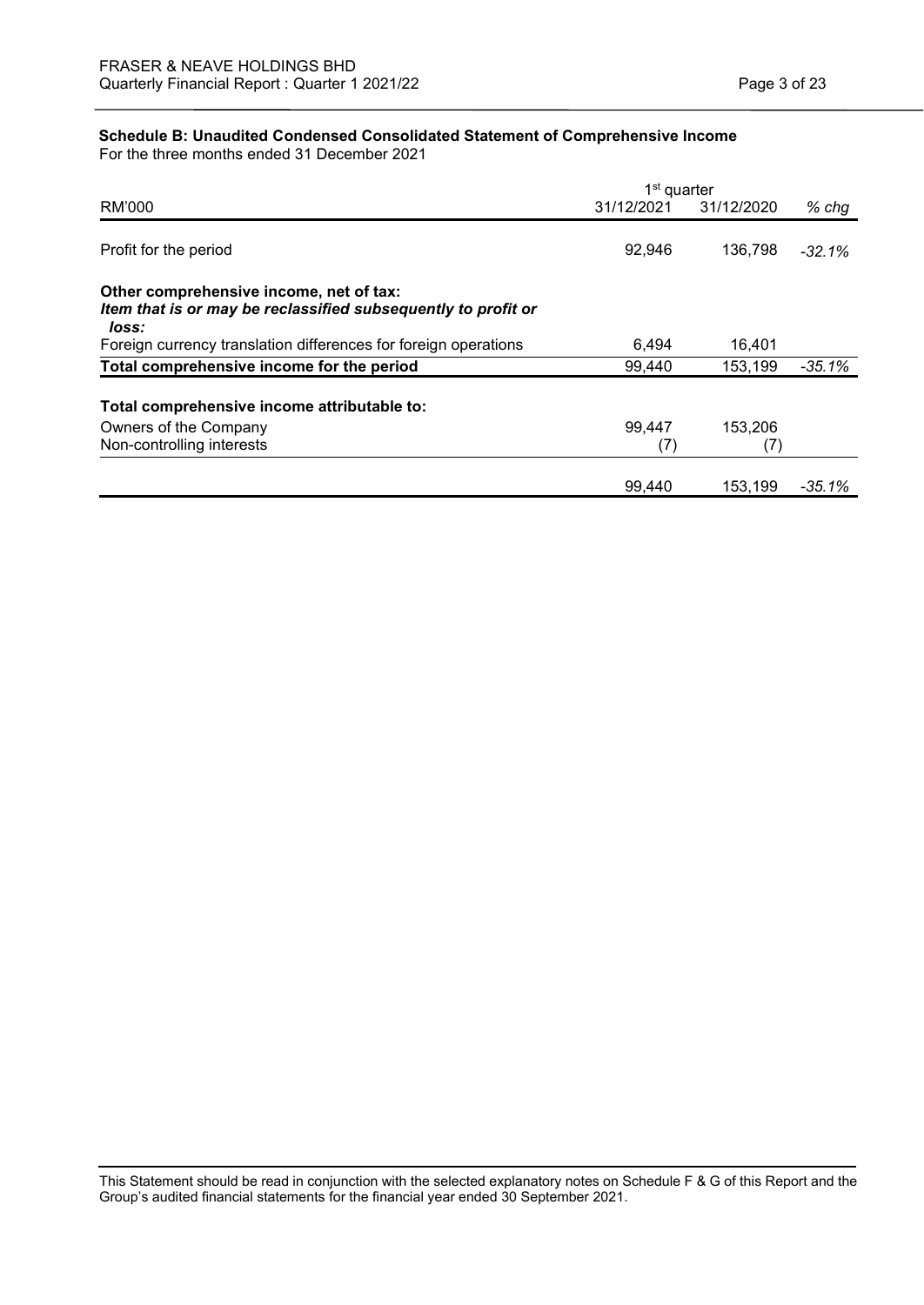# **Schedule C : Unaudited Condensed Consolidated Statement of Financial Position**

As at 31 December 2021

| RM'000                                                 | 31/12/2021 | 30/09/2021 |
|--------------------------------------------------------|------------|------------|
| <b>Non-current assets</b>                              |            |            |
| Property, plant and equipment                          | 1,397,622  | 1,372,249  |
| Right-of-use assets                                    | 120,494    | 125,367    |
| Investment properties                                  | 47,569     | 47,569     |
| Properties held for development                        | 54,933     | 54,933     |
| Intangible assets                                      | 88,585     | 88,319     |
| Investment in an associate (Schedule F, Note 8)        | 86,795     | 85,687     |
| Investment in a joint venture (Schedule F, Note 9)     | 87,510     | 87,555     |
| Deferred tax assets                                    | 6,730      | 5,240      |
|                                                        | 1,890,238  | 1,866,919  |
| <b>Current assets</b>                                  |            |            |
| Trade and other receivables                            | 672,791    | 545,932    |
| Inventories                                            | 704,824    | 659,745    |
| Current tax asset                                      | 692        | 3,770      |
| Derivative financial assets (Schedule F, Note 17)      | 245        |            |
| Cash and cash equivalents                              | 555,758    | 555,380    |
|                                                        | 1,934,310  | 1,764,827  |
| <b>Total assets</b>                                    | 3,824,548  | 3,631,746  |
|                                                        |            |            |
| <b>Equity</b>                                          |            |            |
| Share capital and reserves                             | 2,919,393  | 2,818,965  |
| Non-controlling interests                              | (202)      | (195)      |
| <b>Total equity</b>                                    | 2,919,191  | 2,818,770  |
| <b>Non-current liabilities</b>                         |            |            |
| Lease liabilities                                      | 51,943     | 53,904     |
| Employee benefits                                      | 44,118     | 43,440     |
| Deferred tax liabilities                               | 60,777     | 59,754     |
|                                                        | 156,838    | 157,098    |
| <b>Current liabilities</b>                             |            |            |
| Trade and other payables                               | 618,881    | * 540,089  |
| <b>Contract liabilities</b>                            | 78,720     | * 73,979   |
| Loans and borrowings (Schedule G, Note 7)              | 1,000      | 1,000      |
| Lease liabilities                                      | 8,505      | 10,143     |
| <b>Current tax liabilities</b>                         | 41,354     | 30,501     |
| Derivative financial liabilities (Schedule F, Note 17) | 59         | 166        |
|                                                        | 748,519    | 655,878    |
| <b>Total liabilities</b>                               | 905,357    | 812,976    |
| <b>Total equity and liabilities</b>                    | 3,824,548  | 3,631,746  |
|                                                        |            |            |
| Net assets per share (RM)                              |            |            |
| attributable to owners of the Company                  | 7.96       | 7.69       |

*\* The comparatives for the financial year ended 30 September 2021 have been restated as disclosed in Schedule F, Note 21.*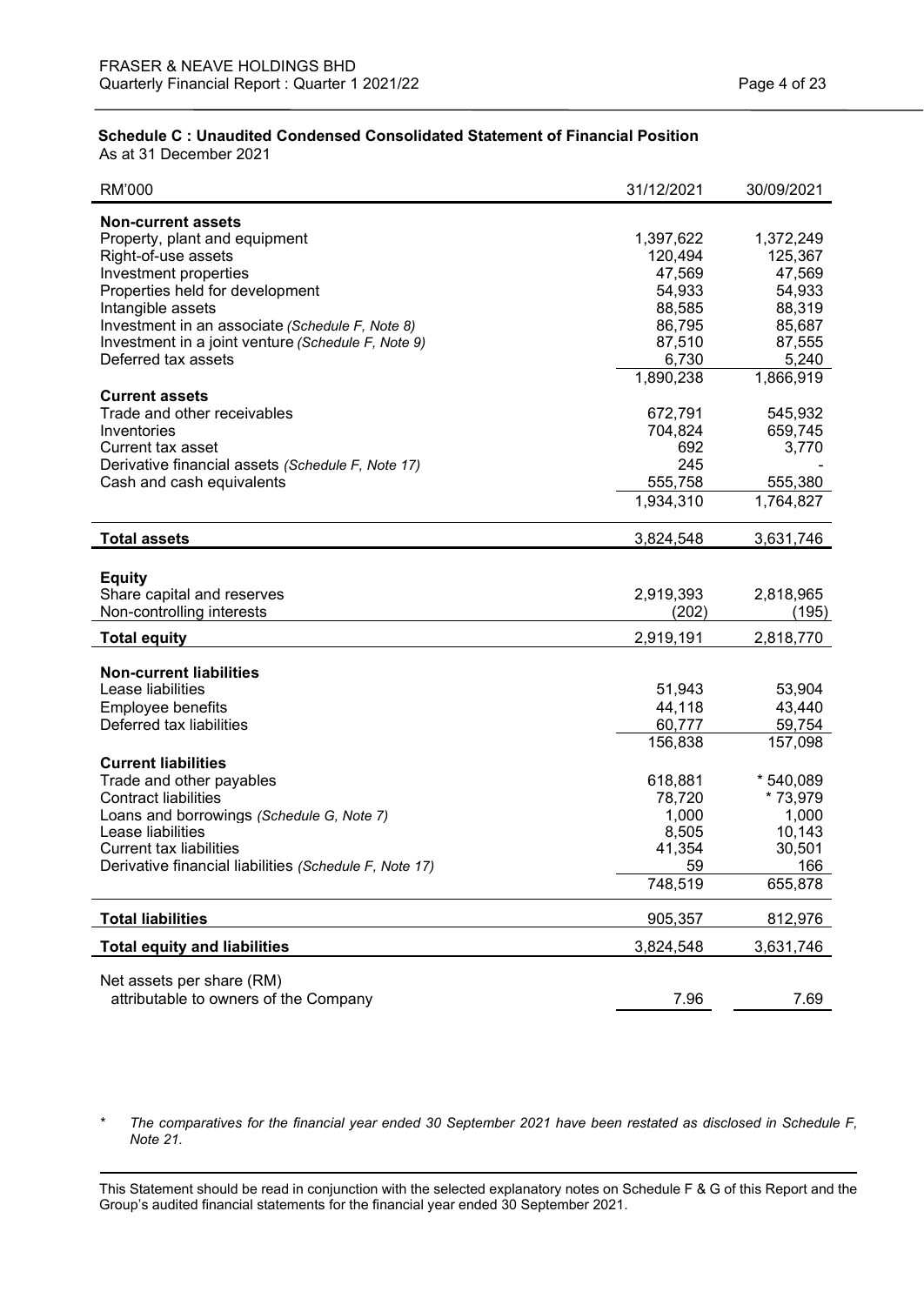# **Schedule D : Unaudited Condensed Consolidated Statement of Cash Flows**

For the three months ended 31 December 2021

|                                                                        | 1 <sup>st</sup> quarter |            |
|------------------------------------------------------------------------|-------------------------|------------|
| <b>RM'000</b>                                                          | 31/12/2021              | 31/12/2020 |
| Cash flows from operating activities                                   |                         |            |
| Profit before tax                                                      | 108,147                 | 158,936    |
| Add/(less) non-cash items:                                             |                         |            |
| - Depreciation of property, plant and equipment and amortisation of    |                         |            |
| intangible assets                                                      | 26,343                  | 27,264     |
| - Depreciation of right-of-use assets                                  | 5,109                   | 6,788      |
| - Finance costs                                                        | 1,011                   | 778        |
| - Finance income                                                       | (894)                   | (1,023)    |
| - Net impairment loss/(reversal of impairment loss) on property, plant |                         |            |
| and equipment                                                          | 20,006                  | (9)        |
| - Net (gain)/loss on disposal of property, plant and equipment         | (78)                    | 47         |
| - Property, plant and equipment written off                            | 286                     | 75         |
| - Employee share-based expense                                         | 1,513                   | 2,503      |
| - Share of profit of equity-accounted associate, net of tax            | (1, 108)                | (1,987)    |
| - Share of loss of equity-accounted joint venture, net of tax          | 45                      | 61         |
| - Others                                                               | 499                     | 222        |
| Changes in working capital                                             | (88, 623)               | 21,031     |
| Tax paid                                                               | (1,836)                 | (5,080)    |
| Net cash from operating activities                                     | 70,420                  | 209,606    |
| <b>Cash flows from investing activities</b>                            |                         |            |
| Acquisition of intangible assets                                       | (855)                   | (708)      |
| Acquisition of property, plant and equipment                           | (68, 656)               | (14, 673)  |
| Dividends received                                                     |                         | 4,977      |
| Interest received                                                      | 685                     | 705        |
| Proceeds from disposal of property, plant and equipment                | 353                     | 129        |
| Net cash used in investing activities                                  | (68, 473)               | (9,570)    |
| <b>Cash flows from financing activities</b>                            |                         |            |
| Interest paid                                                          | (952)                   | (1,718)    |
| Payment of lease liabilities                                           | (3,795)                 | (6, 456)   |
| Purchase of shares by Share Grant Plan ("SGP") Trust                   | (516)                   | (3, 185)   |
| Repayment of loans and borrowings                                      |                         | (13, 433)  |
| Net cash used in financing activities                                  | (5,263)                 | (24, 792)  |
| Net (decrease)/increase in cash and cash equivalents                   | (3,316)                 | 175,244    |
| Effects of exchange rate fluctuations on cash and cash equivalents     | 3,694                   | 11,120     |
| Cash and cash equivalents at 1 October 2021/2020                       | 555,380                 | 493,615    |
| Cash and cash equivalents at 31 December                               | 555,758                 | 679,979    |
| Cash and bank balances                                                 | 464,130                 | 383,155    |
| Short term deposits with licensed banks with a maturity period of      |                         |            |
| 3 months or less                                                       | 91,628                  | 296,824    |
| Cash and cash equivalents at 31 December                               | 555,758                 | 679,979    |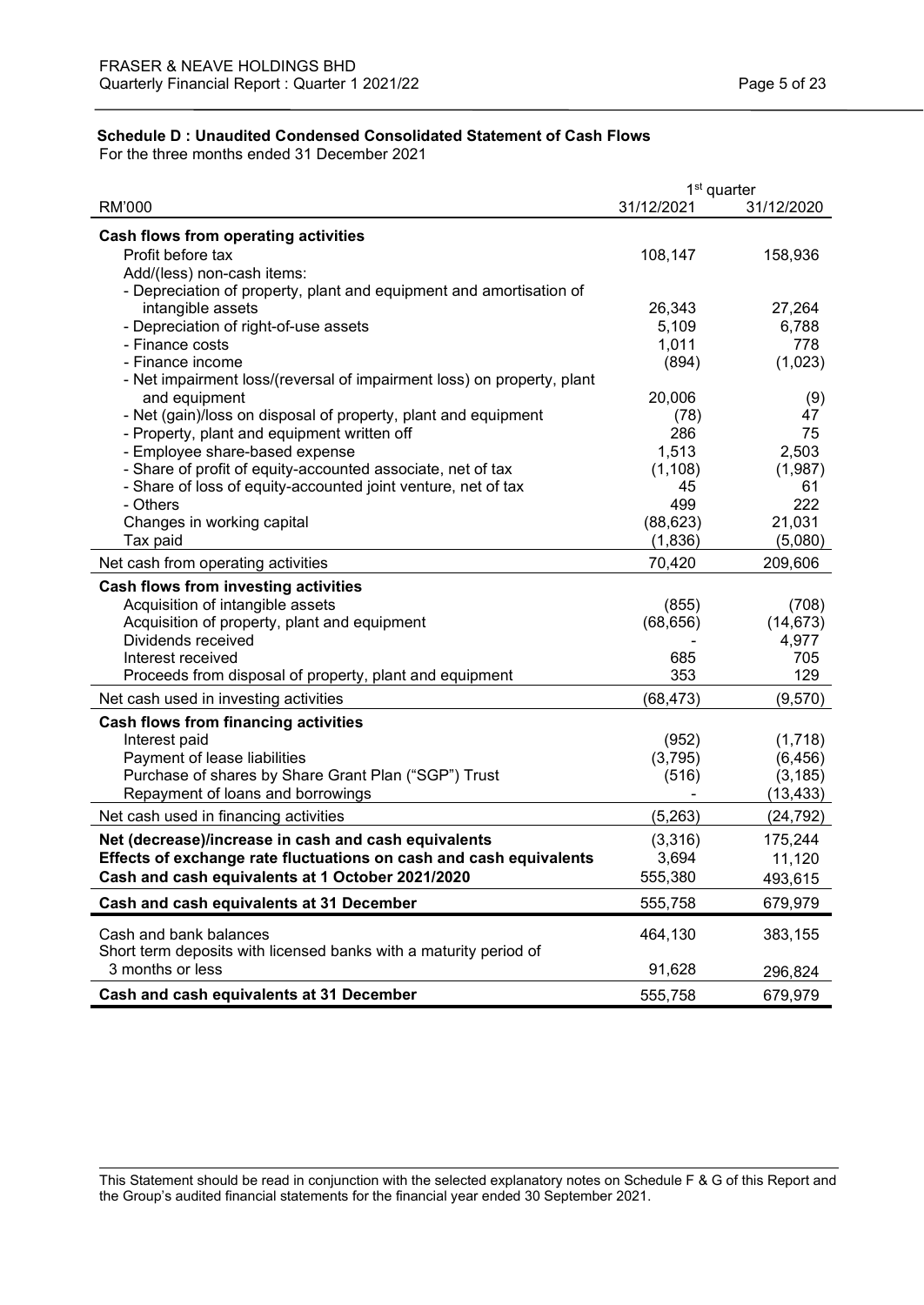### **Schedule E : Unaudited Condensed Consolidated Interim Statement of Changes in Equity**

For the three months ended 31 December 2021

|                                                                                                     |                  |                                               |                                                         |                        | <b>Distributable</b>                  |                                   |                          |                      |                                  |                      |
|-----------------------------------------------------------------------------------------------------|------------------|-----------------------------------------------|---------------------------------------------------------|------------------------|---------------------------------------|-----------------------------------|--------------------------|----------------------|----------------------------------|----------------------|
| RM'000                                                                                              | Share<br>capital | Shares<br>held by<br>SGP<br>Trust<br>(Note a) | Loss on<br>purchase<br>of shares<br>for SGP<br>(Note b) | Translation<br>reserve | Share-<br>based<br>payment<br>reserve | Legal<br>reserve                  | Retained<br>earnings     | Total                | Non-<br>controlling<br>interests | Total<br>equity      |
| At 1 October 2021<br>Total comprehensive income                                                     | 816,770          | (4,626)                                       | (9,275)                                                 | 48,002<br>6,494        | 12,926                                | 9,934                             | 1,945,234<br>92,953      | 2,818,965<br>99,447  | (195)<br>(7)                     | 2,818,770<br>99,440  |
| <b>Transactions with owners:</b><br>Purchase of shares by SGP Trust<br>Employee share-based expense |                  | (516)                                         |                                                         | $\sim$                 | 1,497                                 | $\overline{\phantom{a}}$          | $\overline{\phantom{a}}$ | (516)<br>,497        | $\overline{a}$<br>$\blacksquare$ | (516)<br>1,497       |
| <b>Total transactions with owners</b>                                                               |                  | (516)                                         |                                                         |                        | 1,497                                 |                                   | $\overline{\phantom{a}}$ | 981                  | $\blacksquare$                   | 981                  |
| At 31 December 2021                                                                                 | 816,770          | (5, 142)                                      | (9,275)                                                 | 54,496                 | 14,423                                | 9,934                             | 2,038,187                | 2,919,393            | (202)                            | 2,919,191            |
| At 1 October 2020<br>Total comprehensive income                                                     | 816,770          | (4,688)                                       | (7, 733)                                                | 94,284<br>16,401       | 14,434                                | 9,934<br>$\overline{\phantom{a}}$ | 1,767,600<br>136,805     | 2,690,601<br>153,206 | (161)<br>(7)                     | 2,690,440<br>153,199 |
| <b>Transactions with owners:</b><br>Purchase of shares by SGP trust<br>Employee share-based expense |                  | (3, 185)                                      |                                                         |                        | 2,212                                 |                                   | $\overline{\phantom{a}}$ | (3, 185)<br>2,212    | $\overline{a}$<br>$\blacksquare$ | (3, 185)<br>2,212    |
| <b>Total transactions with owners</b>                                                               |                  | (3, 185)                                      |                                                         |                        | 2,212                                 |                                   |                          | (973)                |                                  | (973)                |
| At 31 December 2020                                                                                 | 816,770          | (7, 873)                                      | (7, 733)                                                | 110,685                | 16,646                                | 9,934                             | 1,904,405                | 2,842,834            | (168)                            | 2,842,666            |

*Note a: The "Shares held by SGP Trust" relates to shares purchased by the Company for the SGP.*

*Note b: Upon vesting of share awards, there will be a difference between total purchase price paid by SGP Trust to acquire the shares from the open market and the fair value of the share awards granted to employees of subsidiaries. This difference will be consolidated into Group's consolidated financial statements as a deduction from equity and classified as "loss on purchase of shares for SGP" reserve.*

This Statement should be read in conjunction with the selected explanatory notes on Schedule F & G of this Report and the Group's audited financial statements for the financial year ended 30 September 2021.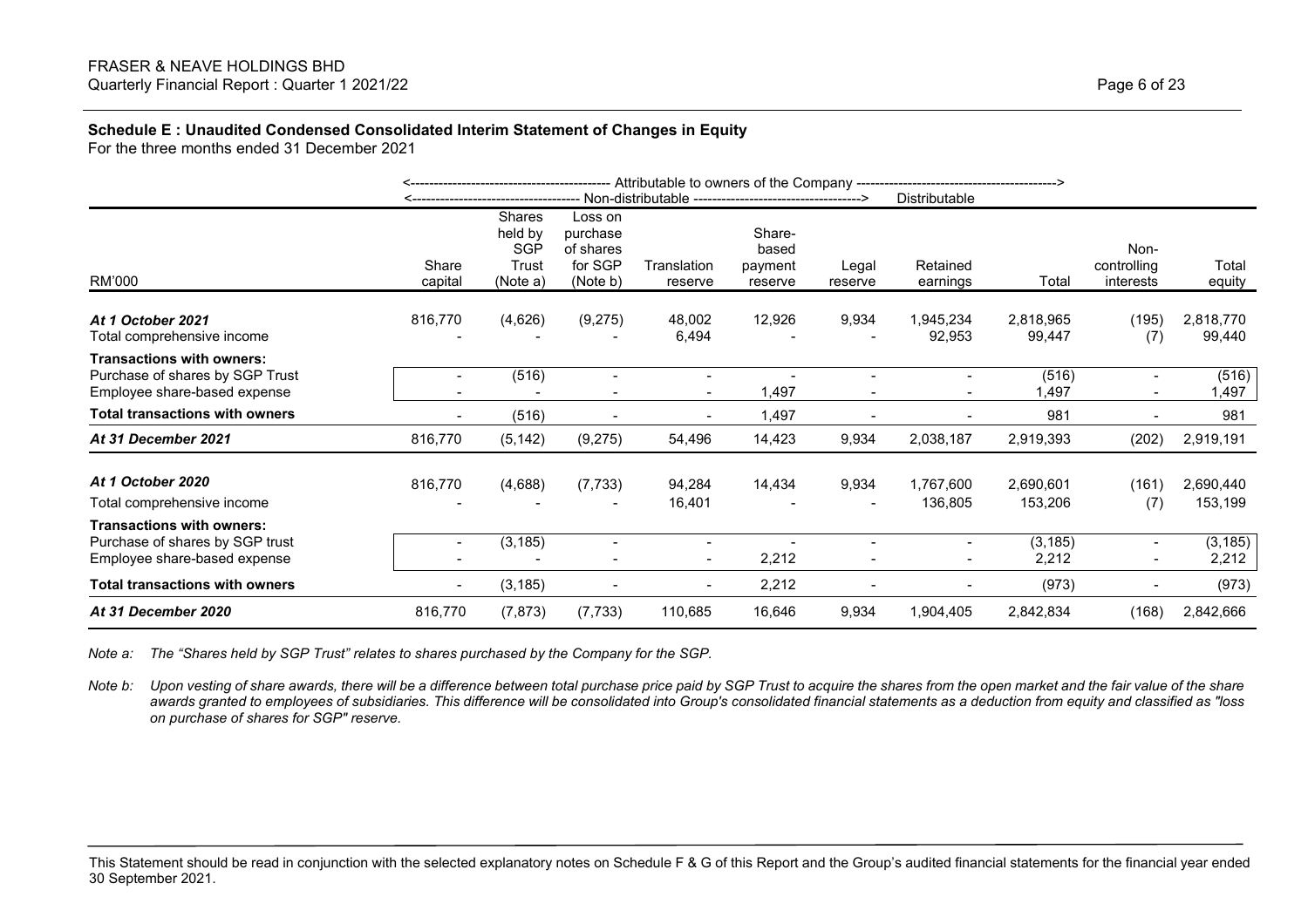## **Schedule F : Selected Explanatory Notes Pursuant to MFRS 134**

#### 1. Corporate information

L

Fraser & Neave Holdings Bhd ("F&NHB" or "the Company") is a public limited liability company incorporated and domiciled in Malaysia, and is listed on the Main Market of Bursa Malaysia Securities Berhad.

The condensed consolidated interim financial statements of the Group ("interim financial statements") as at and for the three months ended 31 December 2021 comprise the Company and its subsidiaries (together referred to as the "Group") and the Group's interest in an associate and a joint venture.

These interim financial statements were approved by the Board of Directors on 8 February 2022.

#### 2. Basis of preparation

These interim financial statements are unaudited and have been prepared in accordance with applicable disclosure provisions of the Listing Requirements of Bursa Malaysia Securities Berhad, MFRS 134 *Interim Financial Reporting* issued by the Malaysian Accounting Standards Board and with IAS 34 *Interim Financial Reporting* issued by the International Accounting Standards Board. These interim financial statements do not include all of the information required for annual financial statements, and should be read in conjunction with the consolidated financial statements of the Group as at and for the financial year ended 30 September 2021.

The audited consolidated financial statements of the Group for the year ended 30 September 2021 are available upon request from the Company's registered office at Level 3A, F&N Point, No. 3, Jalan Metro Pudu 1, Fraser Business Park, Off Jalan Yew, 55100 Kuala Lumpur, Malaysia.

The interim financial statements should be read in conjunction with the audited financial statements of the Group for the financial year ended 30 September 2021. These explanatory notes provide an explanation of events and transactions that are significant to an understanding of the changes in the financial position and performance of the Group since the financial year ended 30 September 2021.

The accounting policies and presentation applied by the Group in these interim financial statements are the same as those applied by the Group in its consolidated annual financial statements as at and for the financial year ended 30 September 2021, except for the adoption of the following new and amended MFRSs, and Issues Committee (IC) Interpretations mandatory for annual financial periods beginning on or after 1 October 2021:

- Amendments to MFRS 9, *Financial Instruments*, MFRS 139, *Financial Instruments: Recognition and Measurement,* MFRS 7, *Financial Instruments: Disclosures,* MFRS 4*, Insurance Contracts* and MFRS 16*, Leases – Interest Rate Benchmark Reform – Phase 2*
- Amendments to MFRS16, *Leases – Covid-19-Related Rent Concessions beyond 30 June 2021*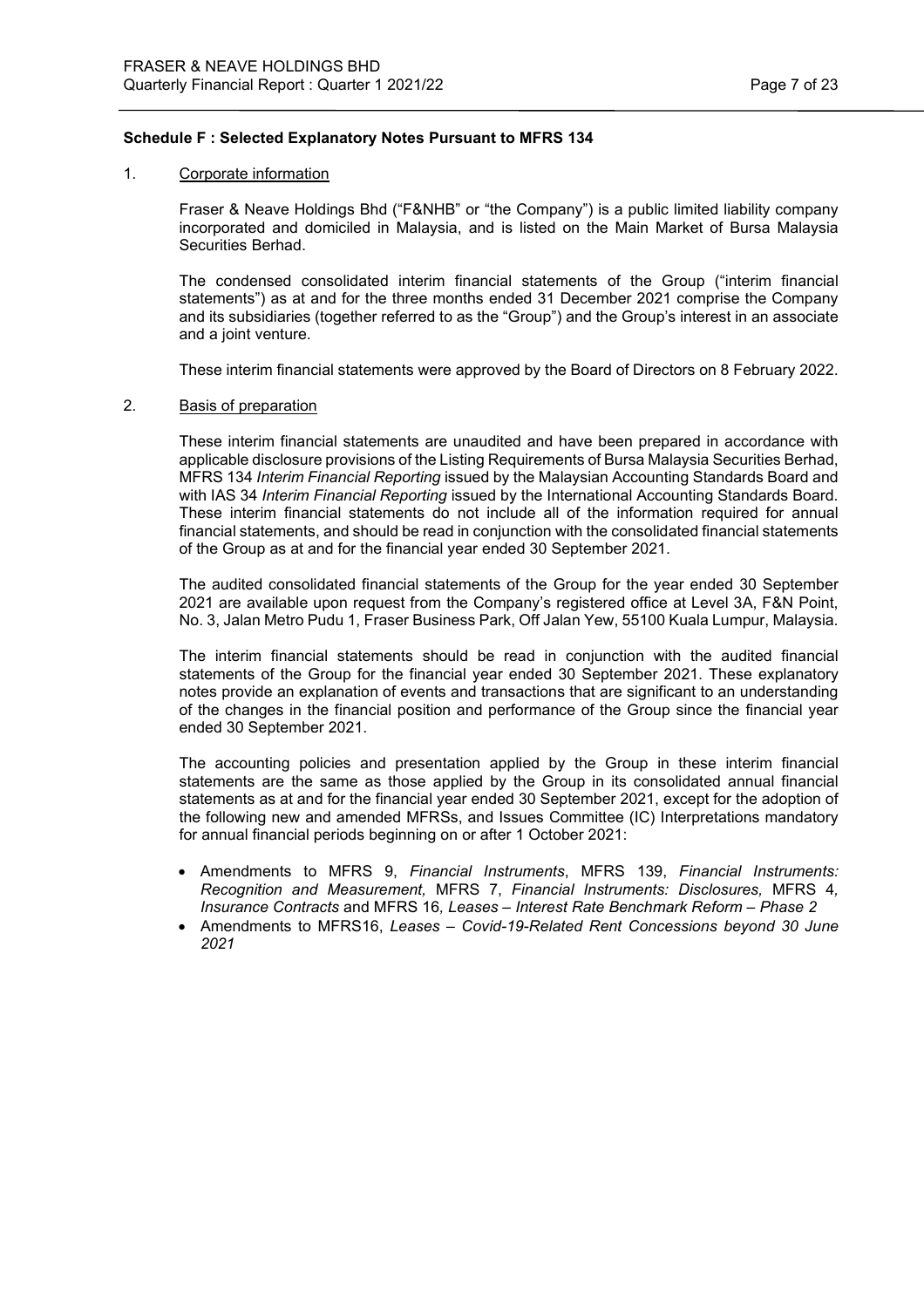## 3. Standards issued but not yet effective

The standards and interpretations that are issued but not yet effective up to the date of issuance of the Group's financial statements are disclosed below. The Group intends to adopt these standards, if applicable, when they become effective.

MFRSs, interpretations and amendments effective for annual periods beginning on or after 1 January 2022

- Amendments to MFRS 1, *First-time Adoption of Malaysian Financial Reporting Standards (Annual Improvements to MFRS Standards 2018−2020)*
- Amendments to MFRS 3, *Business Combinations – Reference to the Conceptual Framework*
- Amendments to MFRS 9, *Financial Instruments (Annual Improvements to MFRS Standards 2018−2020)*
- Amendments to Illustrative Examples accompanying MFRS 16, *Leases (Annual Improvements to MFRS Standards 2018−2020)*
- Amendments to MFRS 116, *Property, Plant and Equipment − Proceeds before Intended Use*
- Amendments to MFRS 137, *Provisions, Contingent Liabilities and Contingent Assets − Onerous Contracts − Cost of Fulfilling a Contract*
- Amendments to MFRS 141, *Agriculture (Annual Improvements to MFRS Standards 2018−2020)*

MFRSs, interpretations and amendments effective for annual periods beginning on or after 1 January 2023

- MFRS 17, *Insurance Contracts*
- Amendments to MFRS 17, *Insurance Contracts – Initial Application of MFRS 17 and MFRS 9 – Comparative Information*
- Amendments to MFRS 101, *Presentation of Financial Statements – Classification of Liabilities as Current or Non-current and Disclosures of Accounting Policies*
- Amendments to MFRS 108, *Accounting Policies, Changes in Accounting Estimates and Errors - Definition of Accounting Estimates*
- Amendments to MFRS 112, *Income Taxes – Deferred Tax related to Assets and Liabilities arising from a Single Transaction*

MFRSs, interpretations and amendments effective for annual periods beginning on or after a date yet to be confirmed

• Amendments to MFRS 10, *Consolidated Financial Statements* and MFRS 128*, Investments in Associates and Joint Ventures – Sale or Contribution of Assets between an Investor and its Associate or Joint Venture*

The Directors expect that the adoption of the above standards and interpretations will have no material impact on the financial statements in the period of initial application.

4. Auditors' report

The auditors' report of the preceding annual financial statements of the Company and of the Group was not subject to any qualification.

5. Comment on seasonality or cyclicality of operation

The Group's performance is normally not affected by seasonal or cyclical events on a year to year basis. However, on a quarter to quarter basis, the demand for certain products such as soft drinks and evaporated milk may be skewed towards major festivities and weather pattern.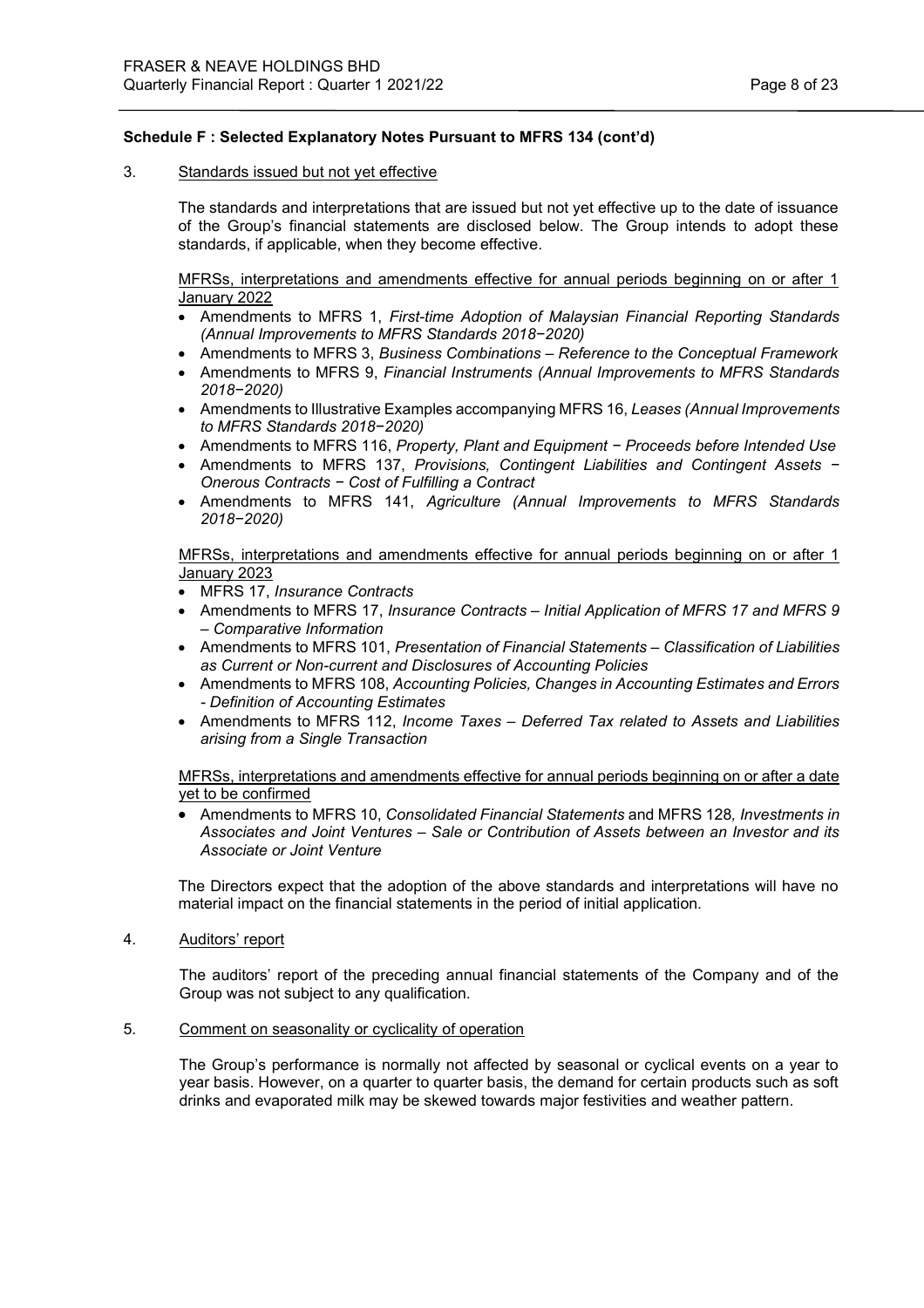#### 6. Unusual items due to their nature, size and incidence

The financial statements have been impacted by the recognition of flood related property damage losses and the associated interim insurance claims receivable in relation to the Group's manufacturing facilities in Shah Alam, Malaysia.

Unusual items related to flood affecting net income for the quarter are summarised below:

| RM'000                                                       | 31/12/2021 |
|--------------------------------------------------------------|------------|
|                                                              |            |
| Impairment loss on plant and machinery (Schedule G, Note 11) | 20,009     |
| Inventories written down (Schedule G, Note 11)               | 20,611     |
| Provision for repairs and other flood related expenses       | 911        |
| Estimated loss from flood                                    | 41,531     |
| Interim insurance claim receivable in respect of inventories | (18,002)   |
|                                                              | 23.529     |

Losses recognised in Q1 only reflect damages that had been quantified to-date. Assessment of of damages for plant and machinery, for example, is still in progress at the time of this report and subject to availability and lead time for obtaining replacement parts/components and repairs. The full extent of the property damage will only be known after restoration/repair works has been completed.

Please refer to Schedule F, Note 13 for disclosure on flood.

Other than as disclosed, there were no other unusual items affecting assets, liabilities, equity, net income, or cash flows during the quarter.

## 7. Significant estimates and changes in estimates

There were no significant estimates or changes in estimates that have had any material effect on the results of the current quarter.

## 8. Investment in an associate

| RM'000                                                                                     | 31/12/2021                             | 30/09/2021                             |
|--------------------------------------------------------------------------------------------|----------------------------------------|----------------------------------------|
| Quoted shares at cost<br>Share of post-acquisition reserves<br>Dividends received          | 68,727<br>79,851<br>(61,783)<br>86,795 | 68,727<br>78,743<br>(61,783)<br>85,687 |
| Market value of investment in an associate for which there is<br>published price quotation | 129,400                                | 120,068                                |
| The summarised financial information of the associate is as follows:                       |                                        |                                        |
| RM'000                                                                                     | 31/12/2021                             | 30/09/2021                             |
| Total assets<br><b>Total liabilities</b>                                                   | 275,770<br>(23, 337)                   | 274,310<br>(25, 952)                   |
| RM'000                                                                                     | 1 <sup>st</sup> quarter<br>31/12/2021  | 31/12/2020                             |
| Revenue<br>Profit                                                                          | 46,014<br>4,076                        | 56,127<br>7,306                        |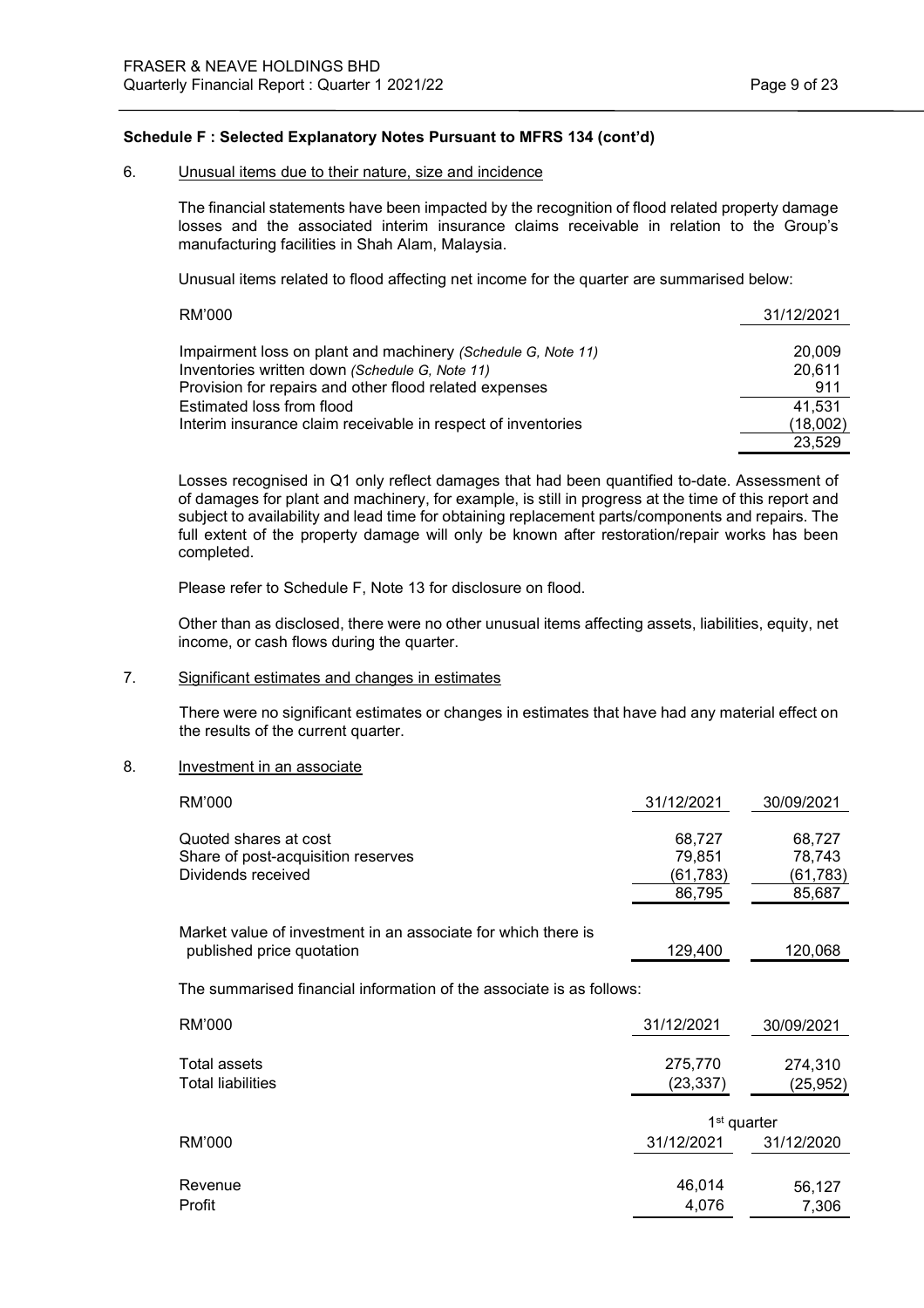# 9. Investment in a joint venture

| RM'000                             | 31/12/2021 | 30/09/2021 |
|------------------------------------|------------|------------|
| Unquoted shares, at cost           | 127,820    | 127,820    |
| Share of post-acquisition reserves | (23, 312)  | (23, 267)  |
|                                    | 104,508    | 104,553    |
| Interest on shareholder's loan     | 38,294     | 38,294     |
|                                    | 142,802    | 142,847    |
| Less: Unrealised profit            | (55, 292)  | (55, 292)  |
|                                    | 87,510     | 87.555     |

The summarised financial information of the joint venture is as follows:

| RM'000                                   | 31/12/2021           | 30/09/2021                            |
|------------------------------------------|----------------------|---------------------------------------|
| Total assets<br><b>Total liabilities</b> | 285,915<br>(76, 917) | 286,027<br>(76, 939)                  |
| RM'000                                   | 31/12/2021           | 1 <sup>st</sup> quarter<br>31/12/2020 |
| Revenue<br>Loss                          | (90)                 | (122)                                 |

# 10. **Issuance or repayments of debt/equity securities**

There has been no issuance, cancellation, repurchases, resale and repayments of debt and equity securities in the current quarter.

# 11. Dividend paid

No dividend has been paid in this quarter.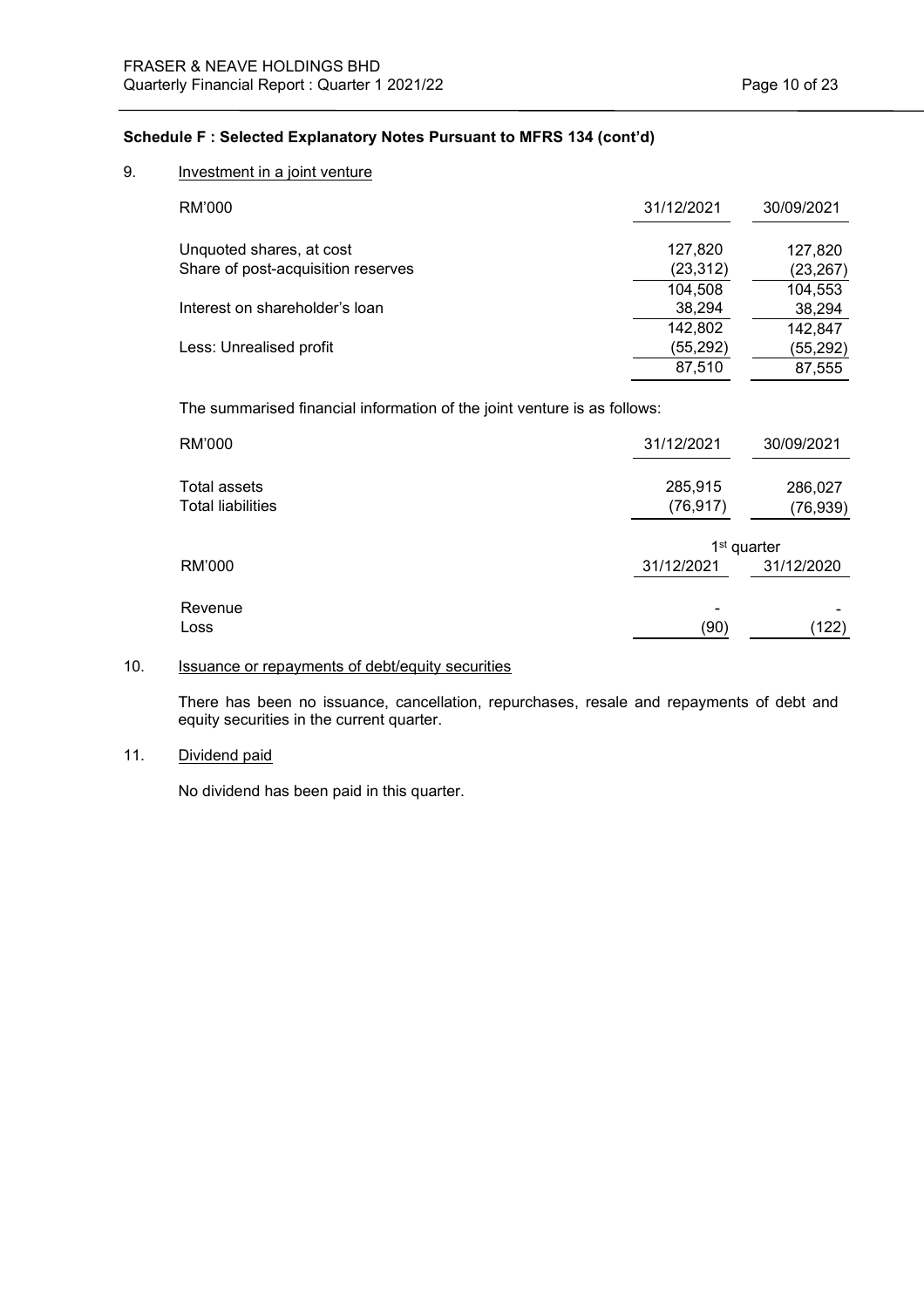## 12. Segmental information

#### **Segment results**

For management purposes, the Group's operating businesses are organised according to products and services, namely Food and Beverages Malaysia ("F&B Malaysia"), Food and Beverages Thailand ("F&B Thailand"), Property and Others segments. Segment performance is evaluated based on operating profit. Inter-segment transactions and pricing arrangements, where applicable, are determined on a commercial basis. The results by segments for the current, preceding and last year same quarter are as follows:

|                                      |          | Revenue  |          |               |           |  |
|--------------------------------------|----------|----------|----------|---------------|-----------|--|
|                                      | F&B      | F&B      |          |               |           |  |
| RM'000                               | Malaysia | Thailand | Property | <b>Others</b> | Total     |  |
| 1 <sup>st</sup> quarter - 31/12/2021 |          |          |          |               |           |  |
| Total revenue                        | 575,585  | 535,659  | 812      | 18,886        | 1,130,942 |  |
| Inter-segment                        |          | (5,816)  | (660)    | (17,850)      | (24, 326) |  |
| External                             | 575,585  | 529,843  | 152      | 1,036         | 1,106,616 |  |
| 1 <sup>st</sup> quarter - 31/12/2020 |          |          |          |               |           |  |
| Total revenue                        | 568,183  | 524,257  | 874      | 22,600        | 1,115,914 |  |
| Inter-segment                        |          | (9,850)  | (645)    | (22,298)      | (32, 793) |  |
| External                             | 568,183  | 514,407  | 229      | 302           | 1,083,121 |  |
| 4 <sup>th</sup> quarter - 30/09/2021 |          |          |          |               |           |  |
| Total revenue                        | 457,928  | 445,707  | 569      | 13,582        | 917,786   |  |
| Inter-segment                        |          | (9,516)  | (569)    | (11, 441)     | (21, 526) |  |
| External                             | 457,928  | 436,191  |          | 2,141         | 896,260   |  |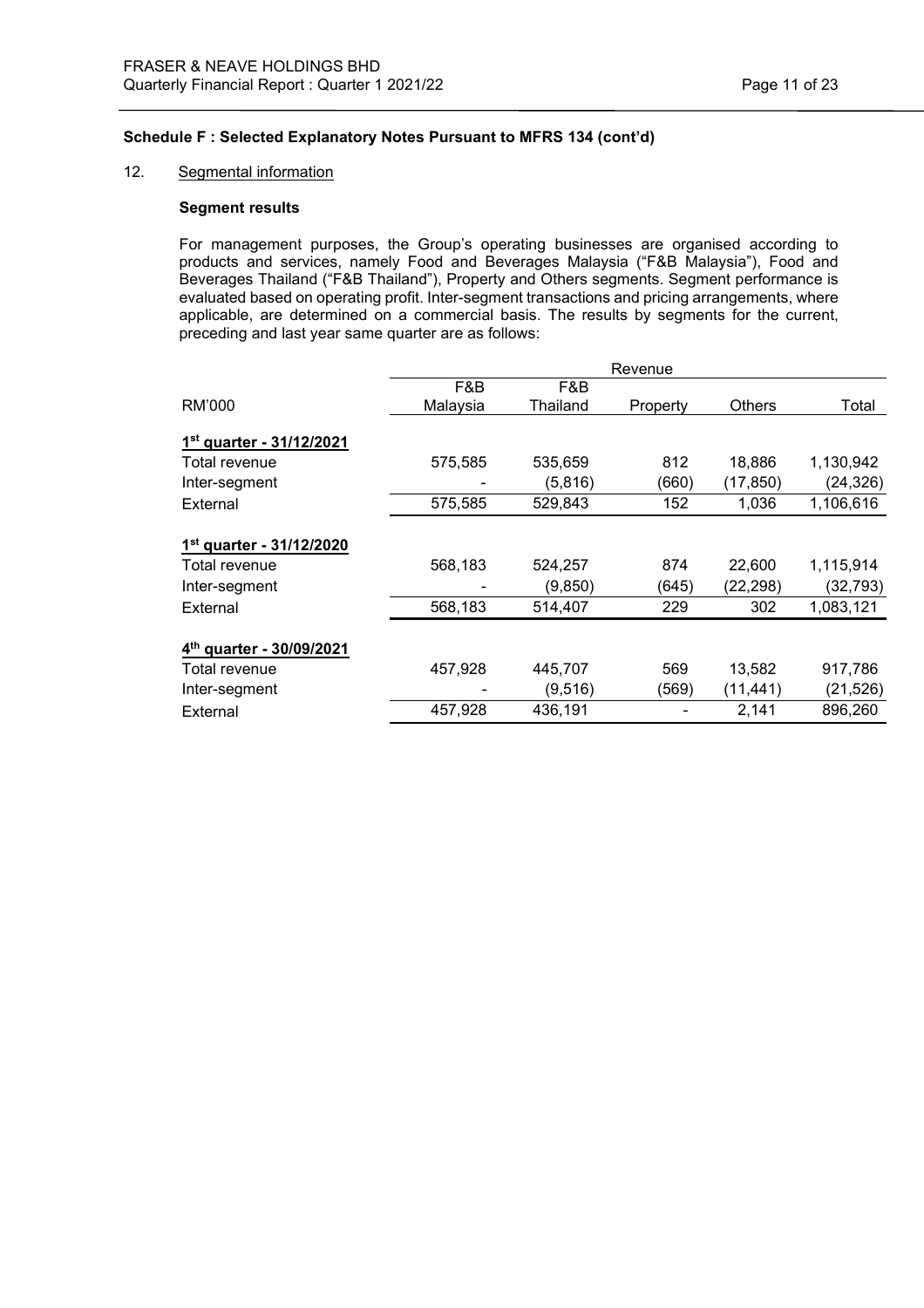# 12. Segmental information (cont'd)

# **Segment results (cont'd)**

|                                     | Operating profit/(loss) |          |          |        |                 |         |
|-------------------------------------|-------------------------|----------|----------|--------|-----------------|---------|
|                                     | F&B                     | F&B      |          |        | Adjustments and |         |
| RM'000                              | Malaysia                | Thailand | Property | Others | eliminations    | Total   |
| 1st quarter - 31/12/2021            |                         |          |          |        |                 |         |
| Operating profit                    | 22,633                  | 80,395   | 235      | 4,030  | (92)            | 107,201 |
| Finance income                      |                         |          |          |        |                 | 894     |
| Finance costs                       |                         |          |          |        |                 | (1,011) |
| Share of results of an associate    |                         |          |          |        |                 | 1,108   |
| Share of results of a joint venture |                         |          |          |        |                 | (45)    |
| Profit before tax                   |                         |          |          |        |                 | 108,147 |
| 1st quarter - 31/12/2020            |                         |          |          |        |                 |         |
| Operating profit                    | 44,916                  | 109,478  | 235      | 2,136  |                 | 156,765 |
| Finance income                      |                         |          |          |        |                 | 1,023   |
| Finance costs                       |                         |          |          |        |                 | (778)   |
| Share of results of an associate    |                         |          |          |        |                 | 1,987   |
| Share of results of a joint venture |                         |          |          |        |                 | (61)    |
| Profit before tax                   |                         |          |          |        |                 | 158,936 |
| 4th quarter - 30/09/2021            |                         |          |          |        |                 |         |
| Operating profit/(loss)             | 9,306                   | 49,086   | (520)    | 164    | 2,378           | 60,414  |
| Finance income                      |                         |          |          |        |                 | 1,566   |
| Finance costs                       |                         |          |          |        |                 | (840)   |
| Share of results of an associate    |                         |          |          |        |                 | 886     |
| Share of results of a joint venture |                         |          |          |        |                 | (86)    |
| Profit before tax                   |                         |          |          |        |                 | 61,940  |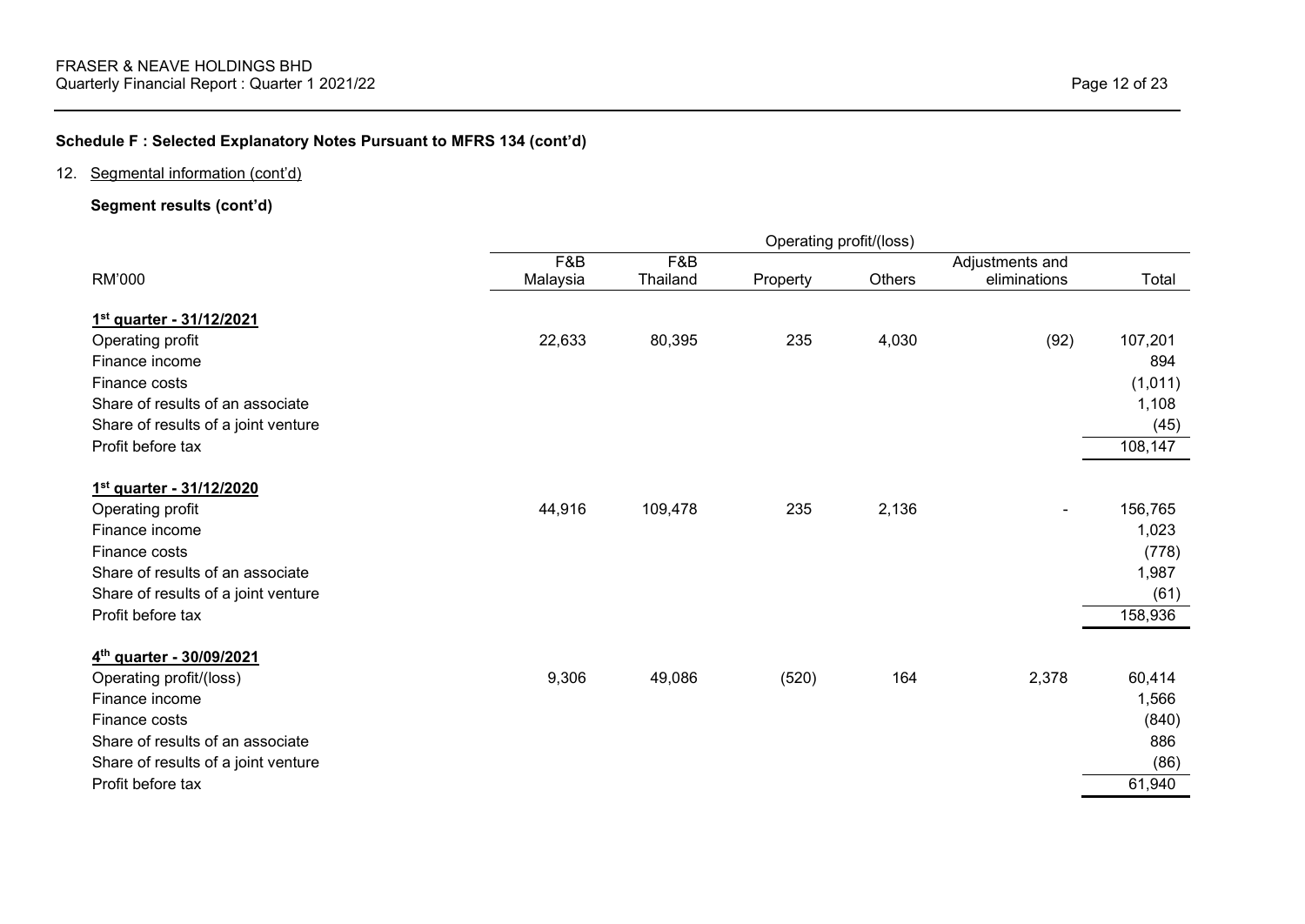#### 12. Segmental information (cont'd)

#### **Segment assets**

The total of segment assets is measured based on all assets excluding cash and cash equivalents.

| RM'000       | 31/12/2021 | 30/09/2021 |
|--------------|------------|------------|
|              |            |            |
| F&B Malaysia | 1,962,036  | 1,848,805  |
| F&B Thailand | 1,010,258  | 931,861    |
| Property     | 201,131    | 201,536    |
| Others       | 95,365     | 94,164     |
|              | 3,268,790  | 3,076,366  |

#### **Segment liabilities**

The total of segment liabilities is measured based on all liabilities excluding loans and borrowings.

| RM'000       | 31/12/2021 | 30/09/2021 |
|--------------|------------|------------|
|              |            |            |
| F&B Malaysia | 455.191    | 408.148    |
| F&B Thailand | 443,288    | 398,264    |
| Property     | 1.667      | 1,985      |
| Others       | 4.211      | 3.579      |
|              | 904,357    | 811,976    |

#### 13. Significant events

There were no significant events that have not been reflected in the current quarter other than as disclosed below:

#### Flood related damages

The operations at Shah Alam plant were adversely affected by the recent flash floods from 18 to 19 December 2021. The Group has in place property damage and business interruption insurance cover in respect of the operations affected by flood.

At the recent Annual General Meeting, the Group has informed the shareholders that the recent flood damages amounted to about RM40 million. Based on management's assessment to-date, the estimated losses amounted to RM41.5 million, covering inventories and property damage, repairs and other flood related costs. Losses recognised in Q1 only reflect damages that had been quantified to-date. Assessment of damages for plant and machinery, for example, is still in progress at the time of this report and subject to availability and lead time for obtaining replacement parts/components and repairs. The full extent of the property damage will only be known after restoration/repair works has been completed.

After discussion with stakeholders, we have recognised preliminarily RM18.0 million as interim insurance claim receivable for finished goods, raw material and packaging materials. We will continue to engage our insurers to ascertain the quantum of damages and further insurance receivables would be recognised in due course.

Please refer to Schedule F, Note 6 for further details.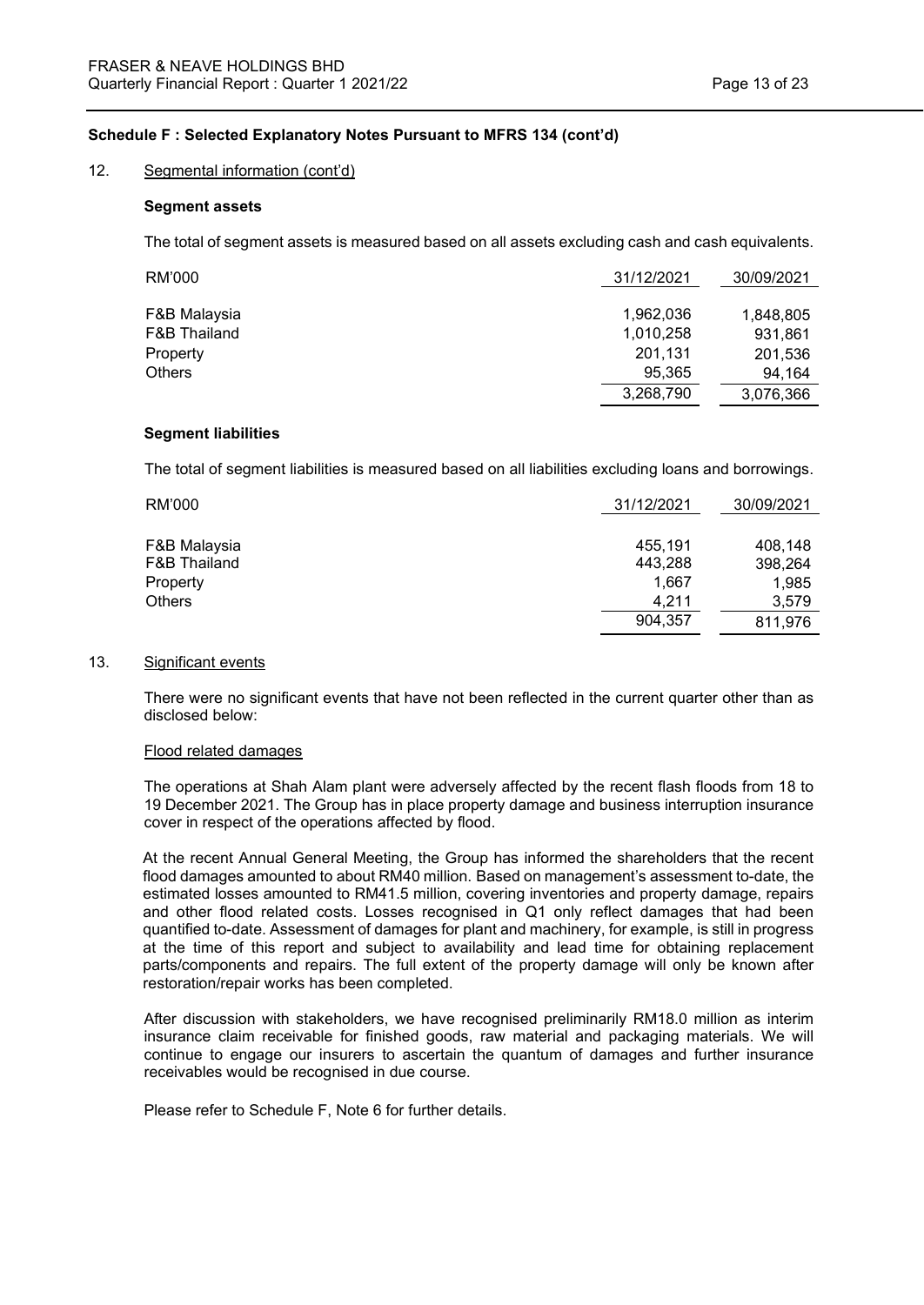#### 14. Subsequent events

There were no material events subsequent to the end of the quarter that have not been reflected in the current quarter.

15. Changes in the composition of the Group

There were no changes in the composition of the Group during the quarter.

- 16. Contingent liabilities There were no contingent liabilities of a material nature since the last annual reporting date.
- 17. Contingent assets

There were no contingent assets of a material nature since the last annual reporting date other than as disclosed in Schedule F, Note 13.

18. Fair value hierarchy

The Group held foreign currency forward contracts carried at fair value based on Level 2: significant observable inputs for identical assets or liabilities as follows:

|                                  | Fair value |            |  |  |
|----------------------------------|------------|------------|--|--|
| RM'000                           | 31/12/2021 | 30/09/2021 |  |  |
|                                  |            |            |  |  |
| Derivative financial assets      | 245        | -          |  |  |
| Derivative financial liabilities | 59         | 166        |  |  |

There was no transfer between any levels of the fair value hierarchy and there was no change in the purpose of any financial asset that subsequently resulted in a different classification of that asset during the quarter.

The Group held investment properties amounting to RM47,569,000 (2021: RM47,569,000) carried at Level 3: significant unobservable inputs.

## 19. Capital commitments

## **Capital expenditure commitments**

The outstanding capital commitments are as follows:

| RM'000                          | 31/12/2021 | 30/09/2021 |
|---------------------------------|------------|------------|
| Property, plant and equipment   |            |            |
| Contracted but not provided for | 139.250    | 175.991    |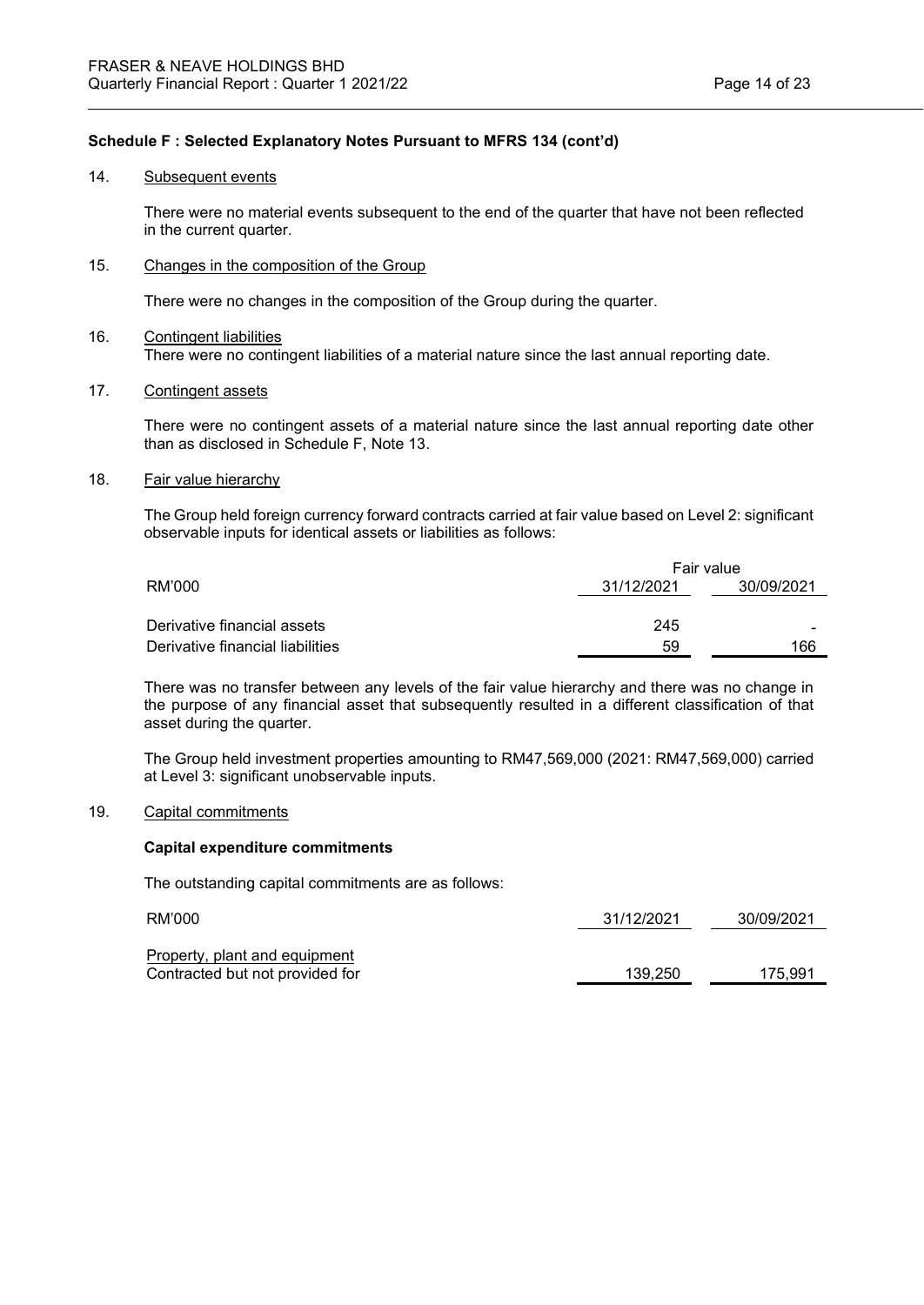## 20. Related party disclosures

## **Significant related party transactions**

Related party transactions had been entered into in the ordinary course of business on normal commercial terms. The following are significant related party transactions:

|                                                       | 1 <sup>st</sup> quarter |            |  |
|-------------------------------------------------------|-------------------------|------------|--|
| <b>RM'000</b>                                         | 31/12/2021              | 31/12/2020 |  |
| Fraser and Neave, Limited Group                       |                         |            |  |
| <b>Sales</b>                                          | 74,297                  | 66,424     |  |
| Purchases                                             | (39,099)                | (55, 898)  |  |
| Royalties paid                                        | (15, 807)               | (16, 303)  |  |
| Receipt of corporate service fees                     | 1,071                   | 340        |  |
| <b>Cocoaland Holdings Berhad Group</b>                |                         |            |  |
| Dividend income                                       |                         | 4,977      |  |
| Thai Beverage Public Company Limited Group            |                         |            |  |
| Sales                                                 | 1,592                   | 1,485      |  |
| Purchases                                             | (1,221)                 | (1,230)    |  |
| Marketing expenses                                    | (2, 473)                | (5,636)    |  |
| Purchase of property, plant and equipment             | (2, 179)                |            |  |
| Berli Jucker Public Company Limited Group             |                         |            |  |
| <b>Sales</b>                                          | 17,119                  | 16,089     |  |
| Purchases                                             | (1,751)                 | (3,085)    |  |
| <b>Transportation expenses</b>                        |                         | (2, 297)   |  |
| <b>Frasers Property Limited Group</b>                 |                         |            |  |
| Rental of warehouse                                   | (1,450)                 |            |  |
| Other related parties of TCC Assets Limited Group     |                         |            |  |
| Purchases                                             | (12, 291)               | (15, 775)  |  |
| Compensation                                          |                         |            |  |
| Compensation of key management personnel of the Group | (4, 149)                | (3,911)    |  |
| Directors' fees and remuneration                      | (331)                   | (319)      |  |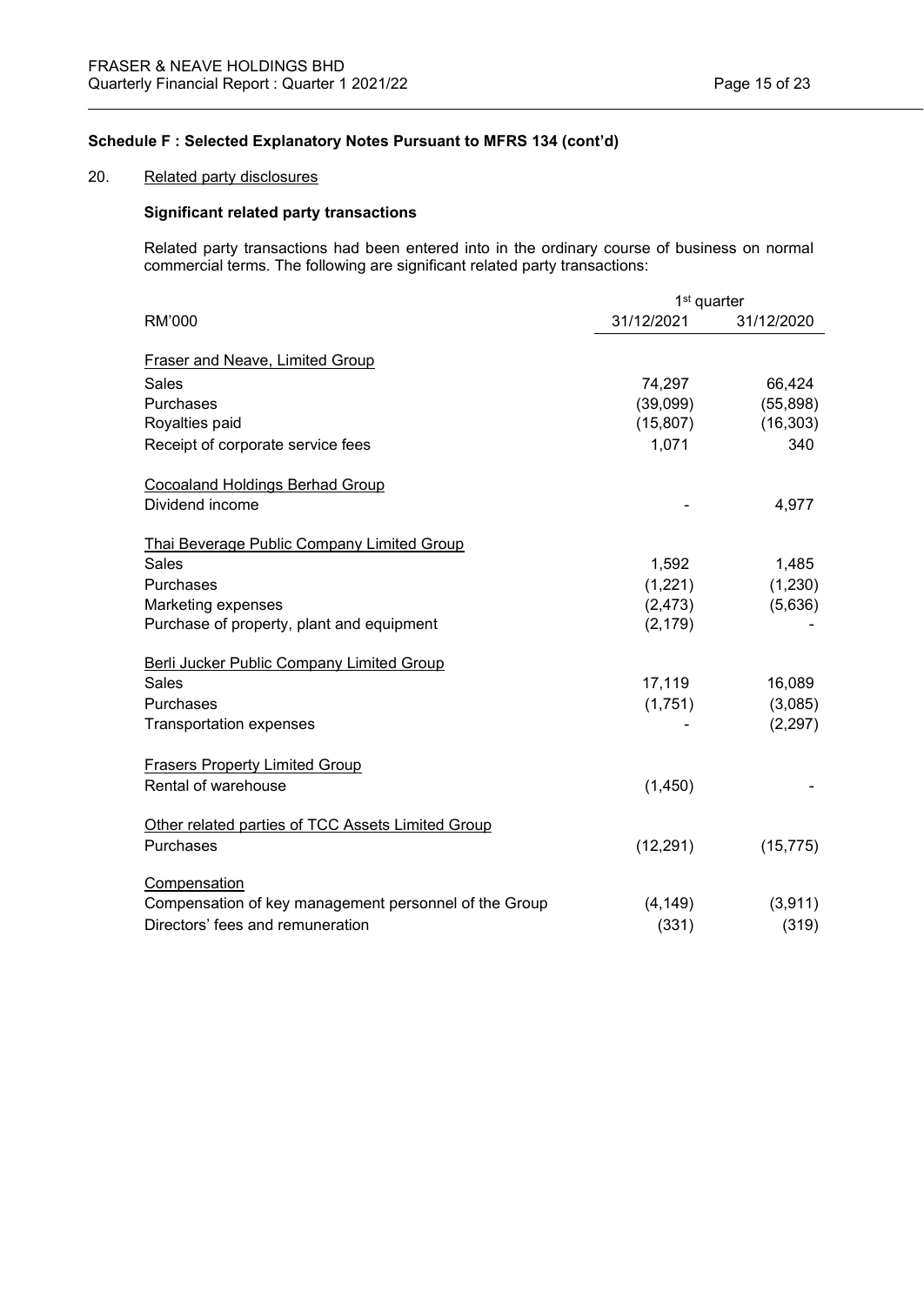20. Related party disclosures (cont'd)

# **Related party balances**

The related party balances are shown below:

| RM'000                                            | 31/12/2021 | 30/09/2021 |
|---------------------------------------------------|------------|------------|
|                                                   |            |            |
| Amount due from related parties                   |            |            |
| Fraser and Neave, Limited Group                   | 51,285     | 55,466     |
| Vacaron Company Sdn Bhd                           | 38,306     | 38,306     |
| Cocoaland Holdings Berhad Group                   |            |            |
| Thai Beverage Public Company Limited Group        | 845        | 559        |
| Berli Jucker Public Company Limited Group         | 13,459     | 13,882     |
| Other related parties of TCC Assets Limited Group | 48         | 51         |
| Amount due to related parties                     |            |            |
| Fraser and Neave, Limited Group                   | (38, 138)  | (25, 238)  |
| <b>Frasers Property Limited Group</b>             | (495)      | (491)      |
| Thai Beverage Public Company Limited Group        | (2,223)    | (2,050)    |
| Berli Jucker Public Company Limited Group         | (1,737)    | (700)      |
| Other related parties of TCC Assets Limited Group | (5,208)    | (5,929)    |

## 21. Change in comparatives

The comparatives for the financial year ended 30 September 2021 have been restated as follows:

| RM'000                                                                                                                | As previously<br>stated | Adjustment<br>(Note a) | As restated       |
|-----------------------------------------------------------------------------------------------------------------------|-------------------------|------------------------|-------------------|
| <b>Statement of Financial Position</b><br>As at 30 September 2021<br>Trade and other payables<br>Contract liabilities | 558.253<br>55.815       | (18, 164)<br>18.164    | 540.089<br>73.979 |

*Note a: Being reclassification to conform with current year's presentation.*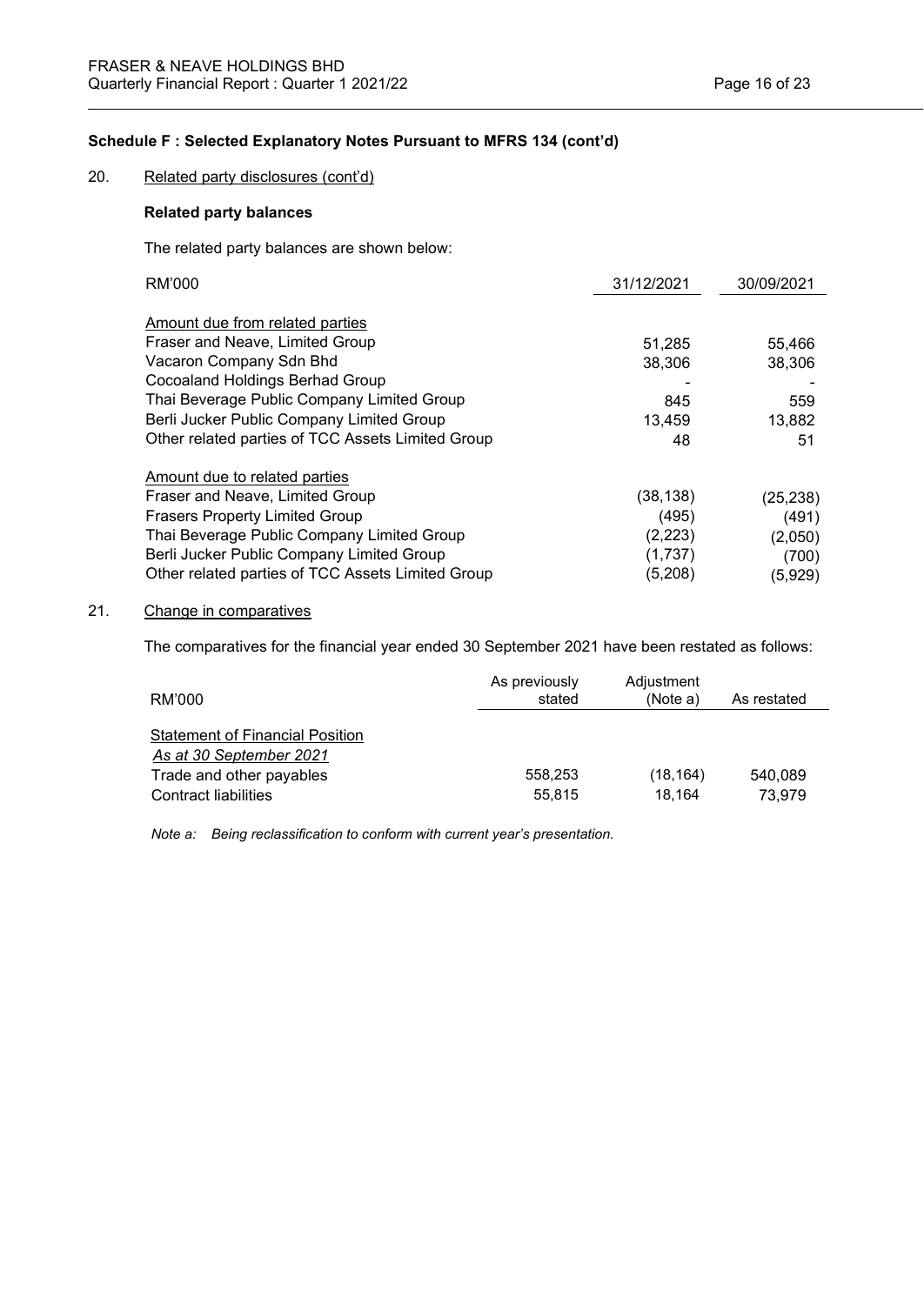#### 1. Operations review

#### *Current quarter ended 31 December 2021 vs corresponding quarter ended 31 December 2020*

The Group managed to deliver an increase in revenue of 2.2% for Q1 FY2022 to RM1,106.6 million (Q1 FY2021: RM1,083.1 million), amidst recovery of economic activities in our core markets, although the positive momentum was disrupted when the recent floods inundated our manufacturing facilities in Shah Alam.

Despite higher sales, the Group's profit before tax declined by 32.0%, at RM108.1 million (Q1 FY2021: RM158.9 million), moderated by commodity price pressures, impact from the flood and forex translation loss from a weaker Thai Baht. Excluding the impact from the flood, group profit before tax declined by 17.2% to RM131.7 million. (Please refer to Schedule F, Note 13).

#### • F&B Malaysia

F&B Malaysia revenue for the quarter grew by 1.3% to RM575.6 million (Q1 FY2021: RM568.2 million), with revenue from food pillar cushioning the impact due to floods and shipping disruption to both domestic and export business.

In Malaysia, positive momentum was building up to Chinese New Year ("CNY") for festive sellin. Out-of-home consumption improved with the gradual easing/ lifting of movement control restrictions in states during the quarter nationwide. However, from the 4th week of December, domestic sales were impacted by the floods in Selangor and other states and transportation disruption. Exports from Malaysia continued to grow in the weeks before flash floods inundated Port Klang, resulting in postponement of some shipments to next quarter.

The operations at Shah Alam plant were affected by the recent flash floods from 18 to 19 December 2021. The crisis management team has ensured the continued safety of employees, a quick recovery turnaround and minimised operational disruption to business, with the Shah Alam plant resuming operations in stages by mid-January. The Group has in place property damage and business interruption insurance cover in respect of the operations affected by flood.

Given that it has built up inventories to prepare for the upcoming festive season, impact to business has been partly mitigated. Nonetheless, the flood has resulted in delays to the listing of CNY stocks in the modern trade, especially 100PLUS CNY Gold Cans, and shortages of products due to damaged stocks meant for East Malaysia.

Operating profit excluding flood impact grew by 2.8% during the quarter due to contribution from food pillar and higher revenue from exports, offset by unfavourable impact from higher input costs. With the flood related damages of RM41.5 million and interim insurance claim receivable of RM18.0 million taken into consideration, operating profit declined by 49.6% to RM22.6 million (Q1 FY2021: RM44.9 million).

Please refer to Schedule F, Note 6 and 13, and Schedule G, Note 11 for disclosures on flood impact.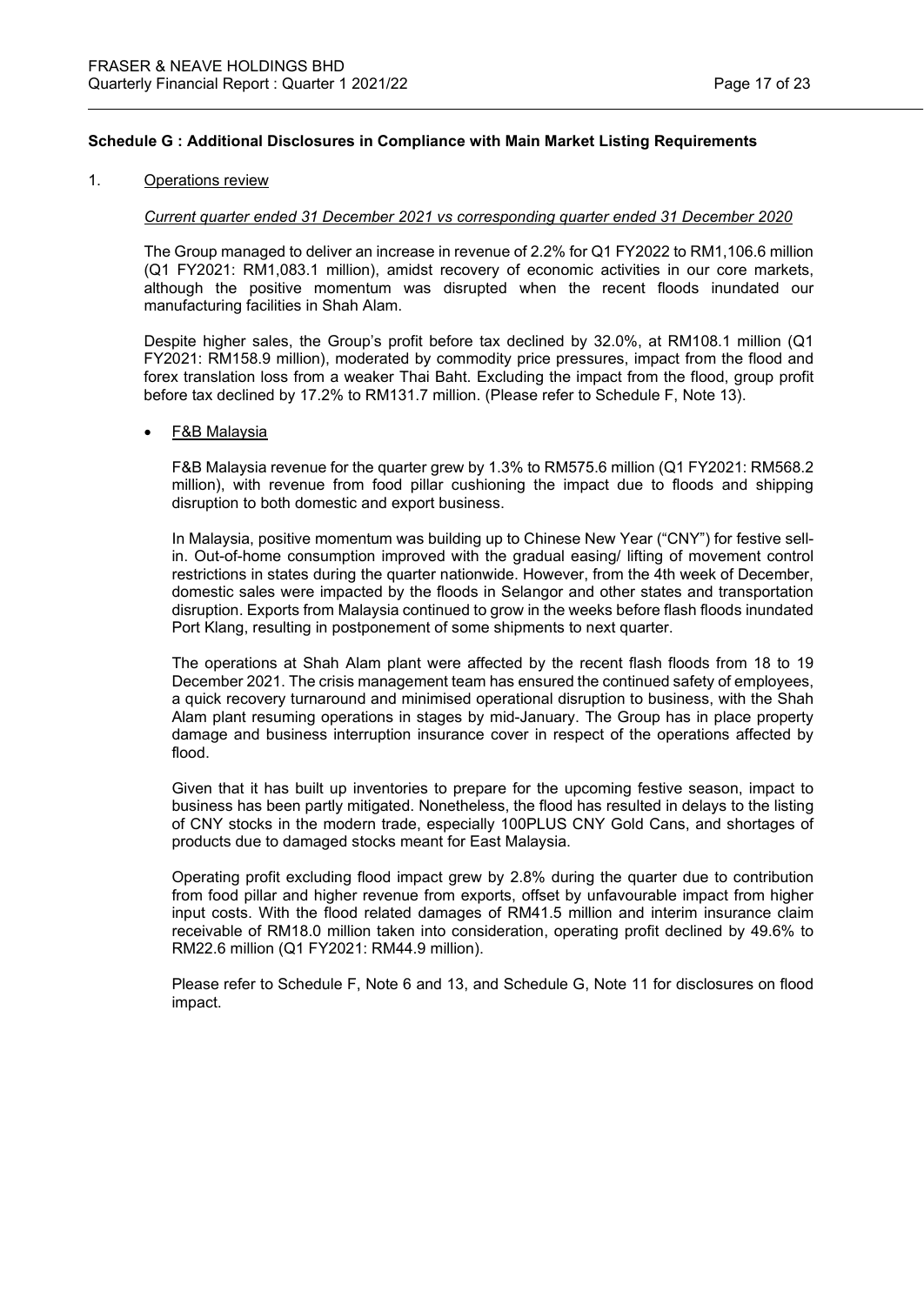### 1. Operations review (cont'd)

*Current quarter ended 31 December 2021 vs corresponding quarter ended 31 December 2020 (cont'd)*

**F&B Thailand** 

F&B Thailand revenue for the quarter grew 10.3% (in Thai Baht terms) from higher domestic sales and exports. However, unfavourable RM/THB translation led to the lower percentage growth for revenue in RM terms, an increase of 3.0% to RM529.8 million (Q1 FY2021: RM514.4 million).

Domestic revenue improved with easing of lockdown restrictions and re-opened borders via 'test and go travel' schemes and 'Sandbox concept' (welcoming travellers who are fully vaccinated to enter Thailand without quarantine). However, the quarantine-free travel scheme was suspended from 22 December 2021 due to threat of Omicron variant. F&B Thailand continued to drive promotions, expand distribution coverage for its products, and recruit new users with hawker decorations and loyalty campaigns. It also launched F&N Full Cream Evaporated Milk, first full cream evaporated milk (made from fresh milk) in Thailand. Nevertheless, HORECA outlets are still impacted to a certain extent with lower tourists.

Exports have grown by double digit for Indochina and other exports markets, spurred by a weaker Thai Baht, competitor's out-of-stock situation in Indochina as well as new products for OEM export customer and new export customer.

Operating profit declined by 26.6% (21.4% in Thai Baht terms) to RM80.4 million (Q1 FY2021: RM109.5 million) mainly due to higher input costs and phasing of advertising and promotion activities.

2. Comment on material change in Group profit before tax for the quarter ended 31 December 2021 vs preceding 4<sup>th</sup> quarter ("Q4") ended 30 September 2021

For the current quarter, Group revenue grew by 23.5% to RM1,106.6 million (Q4 FY2021: RM896.3 million) due to higher sales contribution from F&B Thailand and F&B Malaysia from higher export revenue and sell-in activities for the festive season ahead in comparison to an off peak Q4.

Group profit before tax improved by 74.6% to RM108.1 million (Q4 FY2021: RM61.9 million) mainly due to improvement in margins from price adjustments to moderate the impact of higher raw and packaging material costs and partially offset by flood related damages.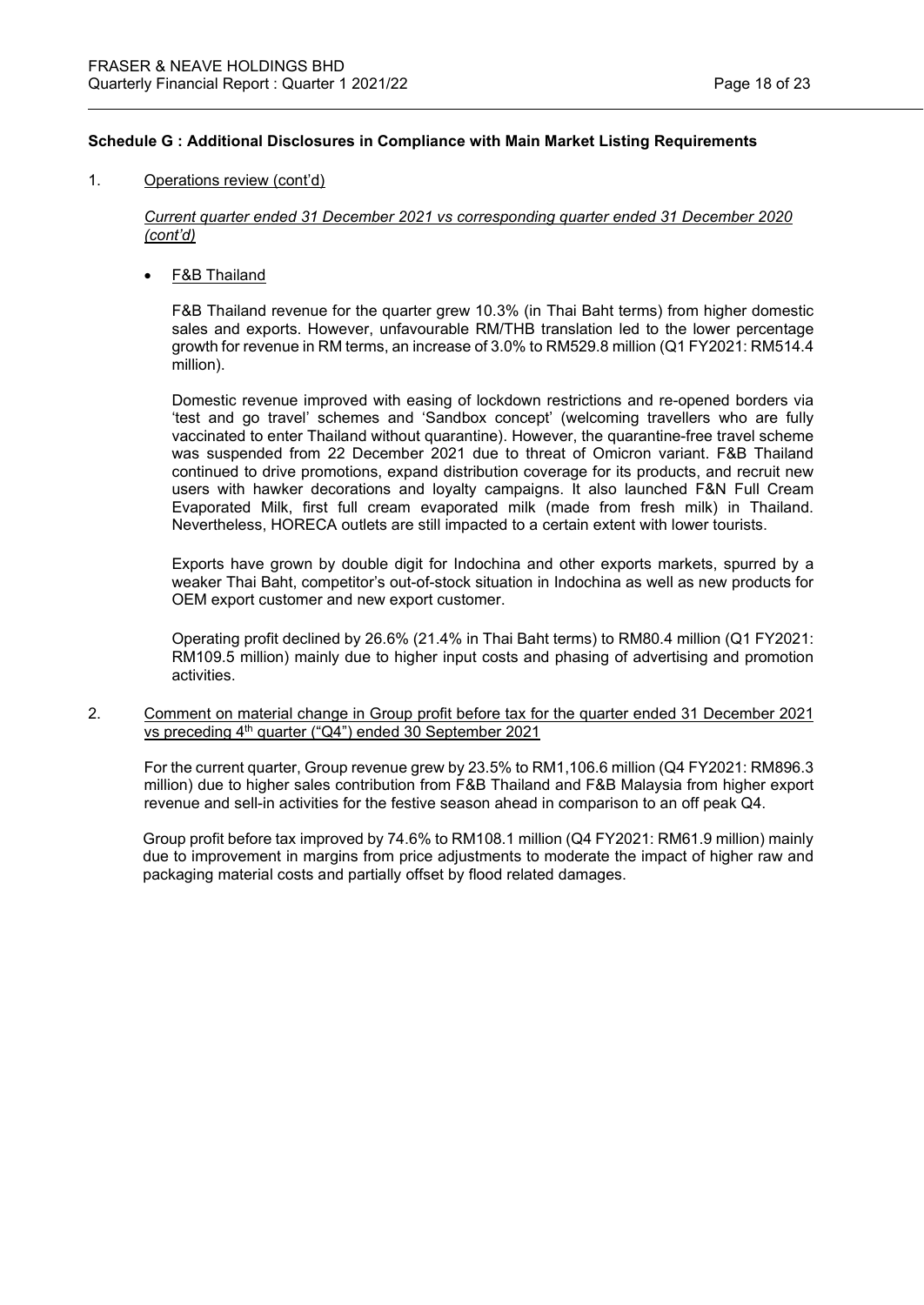#### 3. Prospects

Following the recent floods in December 2021, our manufacturing facilities in Shah Alam resumed operations in stages by mid-January. There are certain out-of-stock ("OOS") situations for some products which had to be sacrificed to give priority to CNY products such as 100PLUS. The OOS situation continues to be experienced in January and could only be resolved fully by end of Q2 FY2022. Meanwhile, we will continue to engage our insurers to ascertain the quantum of reimbursement for property damage and loss of income under our business interruption policy.

We expect that the environment will remain challenging moving forward due to continuing high prices of key raw and packaging materials and uncertainties arising from the Omicron variant of Covid-19. As a very last resort, we may adjust product pricing gradually to ease margin pressures due to further increase in commodity prices and other input materials.

Despite the headwinds, with the encouraging momentum of recovery of economic activities in both Malaysia and Thailand, we will continue to drive sales for the coming festive seasons and for the rest of the year, particularly for beverages and ready-to-drink dairy business, and out-of-home channels. Exports and the halal packaged food pillar will remain a key focus for the Group.

Forging ahead on our PASSION 2025 road map, we look forward to implementing our Reimagine 2.0 Initiatives centering on *Building* new capabilities, *Strengthening* our leadership in core markets, and *Unlocking* our potential to enhance shareholder value. We will continue to focus on process improvements and digitalisation, and pursue opportunities as we evolve and build a stronger, more sustainable organisation.

#### 4. Profit forecast or profit guarantee

The Group did not issue any profit forecast or profit guarantee for the current quarter in a public document.

# 5. Tax expense

The details of the tax expense are as follows:

|                                                                                                                                   | 1 <sup>st</sup> quarter |            |  |
|-----------------------------------------------------------------------------------------------------------------------------------|-------------------------|------------|--|
| RM'000                                                                                                                            | 31/12/2021              | 31/12/2020 |  |
| Current income tax                                                                                                                | 15.623                  | 14,735     |  |
| Deferred tax – origination and reversal of temporary differences<br>Under/(Over) provision of deferred tax in respect of previous | (506)                   | 7.521      |  |
| years                                                                                                                             | 84                      | (118)      |  |
|                                                                                                                                   | 15.201                  | 22.138     |  |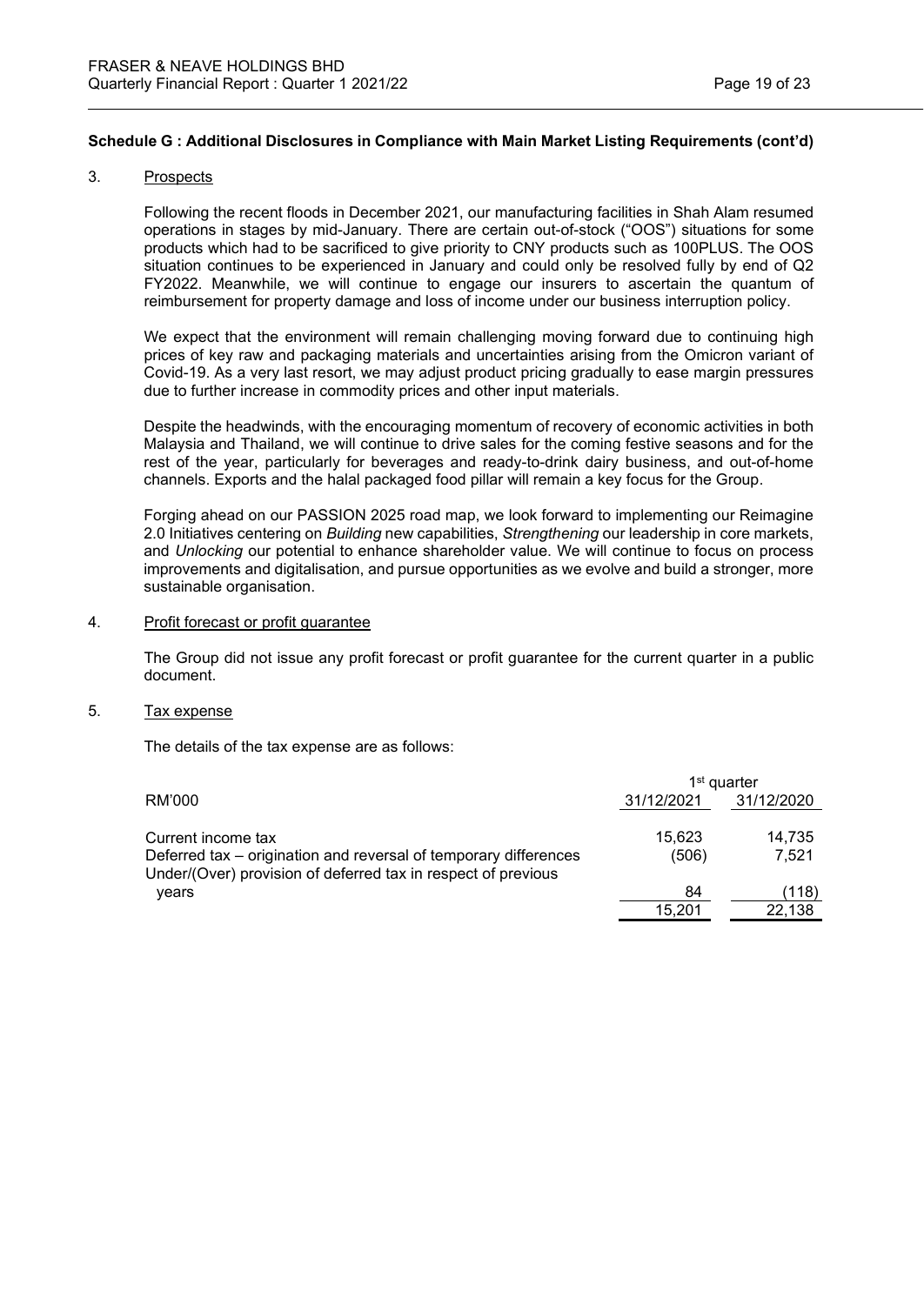#### 5. Tax expense (cont'd)

A reconciliation of income tax expense applicable to profit before tax at the statutory income tax rate to income tax expense at the effective income tax rate of the Group is as follows:

|                                                                              | 1 <sup>st</sup> quarter |                     |
|------------------------------------------------------------------------------|-------------------------|---------------------|
| RM'000                                                                       | 31/12/2021              | 31/12/2020          |
| Profit before tax                                                            | 108,147                 | 158,936             |
| Tax at Malaysian statutory tax rate of 24% (2021: 24%)                       | 25,955                  | 38,145              |
| Effect of tax rates in foreign jurisdictions<br>Tax exempt income            | (3,378)<br>(6, 262)     | (4,665)<br>(11,094) |
| Non-deductible expenses<br>Utilisation of previously unrecognised tax losses | (1,001)<br>(152)        | 130                 |
| Under/(Over) provision of income and deferred tax in prior years             | 84                      | (118)               |
| Foreign withholding tax<br>Others                                            | 210<br>(255)            | 202<br>(462)        |
| Total income tax expense                                                     | 15,201                  | 22,138              |
| Effective income tax rate                                                    | 14.1%                   | 13.9%               |

# 6. Status of corporate proposals

There were no outstanding corporate proposals or announcements made in the current quarter.

# 7. Loans and borrowings

The details of the Group's loans borrowings are as follows:

| RM'000                    | Currency | 31/12/2021 | 30/09/2021 |
|---------------------------|----------|------------|------------|
| Current (unsecured)       |          |            |            |
| Islamic Medium Term Notes | RM       | 1.000      | 1.000      |

#### *Islamic Commercial Papers ("ICP") and Islamic Medium Term Notes ("IMTN") programmes of RM3,000,000,000*

A subsidiary of the Company, F&N Capital Sdn Bhd ("the Issuer"), had established an Islamic Commercial Papers ("ICP") Programme ("ICP Programme") and an Islamic Medium Term Notes ("IMTN") Programme ("IMTN Programme") both based on the Shariah principle of Murabahah (via a Tawarruq arrangement) with a combined limit of up to RM3,000,000,000 in nominal value and guaranteed by the Company. The ICP Programme has a tenure of seven (7) years from the first issue date whilst the tenure of the IMTN Programme is perpetual.

The proceeds from the ICP Programme and the IMTN Programme shall be advanced to companies within the F&NHB Group for Shariah-compliant general corporate purposes of the Group and the refinancing of any existing borrowings/financings/corporate bonds/Sukuk issues and/or future Sukuk issues/Shariah-compliant financings of the Group. The utilisation of proceeds of these programmes shall at all times be for Shariah-compliant purposes.

To activate the Programmes, the Issuer had on 30 August 2021 issued IMTN of RM1,000,000 with a tenure of one (1) year from the issue date. As at 31 December 2021, the outstanding IMTN with profit rate of 2.45% per annum amounted to RM1,000,000.

As at 31 December 2021, the unutilised ICP Programme and IMTN Programme available for use amounted to RM2,999,000,000.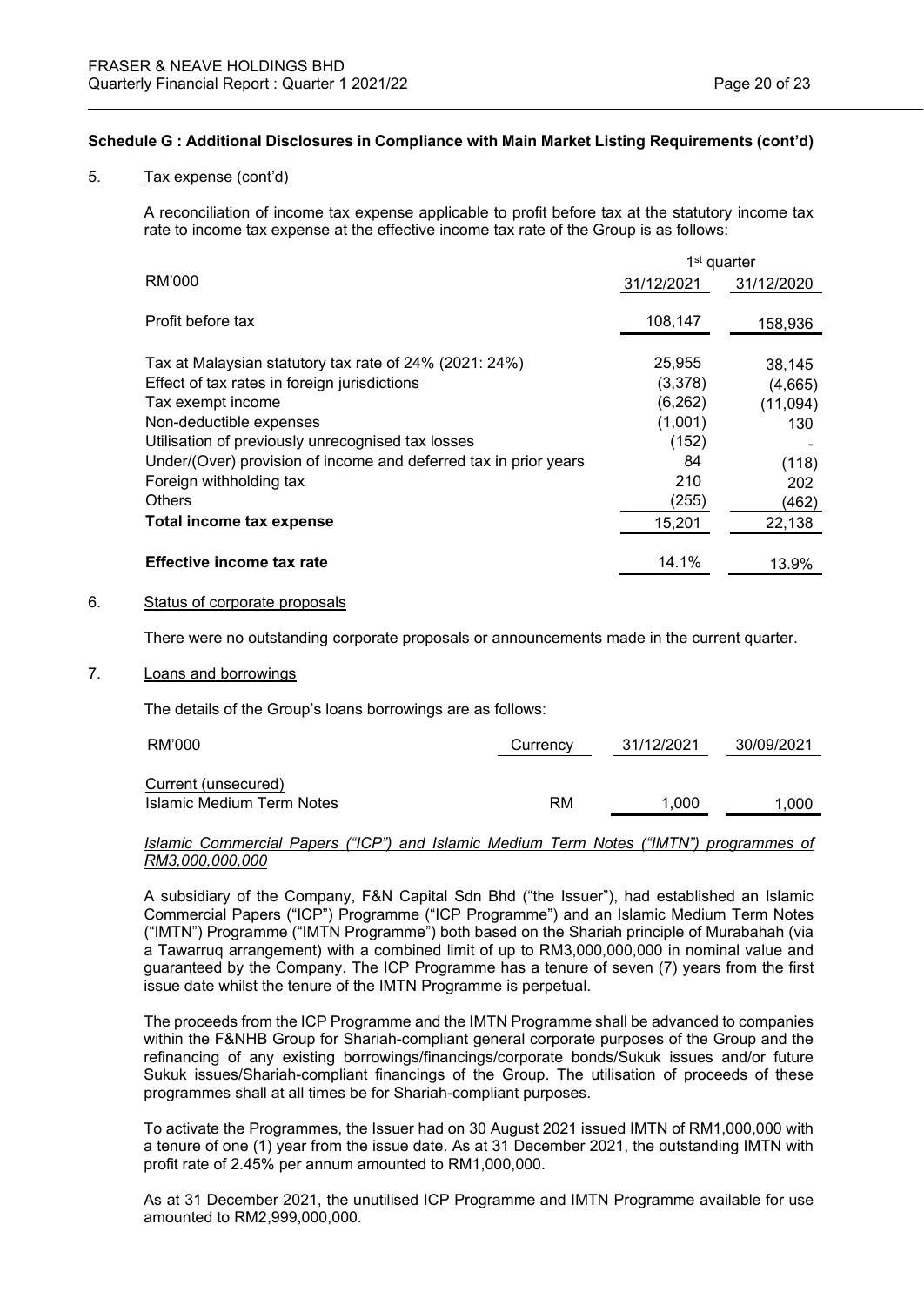#### 8. Material litigation

There is no material litigation to be disclosed in these interim financial statements.

### 9. Proposed dividend

A final single tier dividend of 33.0 sen per share (2020: 33.0 sen per share) for financial year ended 30 September 2021 was approved by shareholders at the Annual General Meeting of the Company on 17 January 2022. This dividend amounting to approximately RM121.0 million is payable on 9 February 2022 (entitlement date for the dividend is 21 January 2022).

#### 10. Earnings per ordinary share (EPS)

(a) The calculation of basic earnings per ordinary share at 31 December 2021 was based on the profit attributable to ordinary shareholders and a weighted average number of ordinary shared outstanding, calculated as follows:

|                                                            | 1 <sup>st</sup> quarter |            |
|------------------------------------------------------------|-------------------------|------------|
|                                                            | 31/12/2021              | 31/12/2020 |
| Profit for the period attributed to owners of the Company  |                         |            |
| (RM'000)                                                   | 92,953                  | 136,805    |
| Weighted average number of ordinary shares net of treasury |                         |            |
| shares and shares held by SGP Trust ('000)                 | 366,594                 | 366,537    |
| Basic earnings per ordinary share (sen)                    | 25.4                    | 37.3       |

(b) The calculation of diluted earnings per ordinary share at 31 December 2021 was based on profit attributable to ordinary shareholders and the weighted average number of ordinary shares outstanding after adjustment for the effects of all dilutive potential ordinary shares, calculated as follows:

|                                                                                                                                                                                                                                                                         | 1 <sup>st</sup> quarter   |                           |
|-------------------------------------------------------------------------------------------------------------------------------------------------------------------------------------------------------------------------------------------------------------------------|---------------------------|---------------------------|
|                                                                                                                                                                                                                                                                         | 31/12/2021                | 31/12/2020                |
| Profit for the period attributed to owners of the Company<br>(RM'000)                                                                                                                                                                                                   | 92,953                    | 136,805                   |
| Weighted average number of ordinary shares net of treasury<br>shares and shares held by SGP Trust ('000)<br>Adjustments pursuant to the SGP ('000)<br>Adjusted weighted average number of ordinary shares net<br>of treasury shares and shares held by SGP Trust ('000) | 366,594<br>564<br>367,158 | 366,537<br>805<br>367,342 |
| Diluted earnings per ordinary share (sen)                                                                                                                                                                                                                               | 25.3                      | 37.2                      |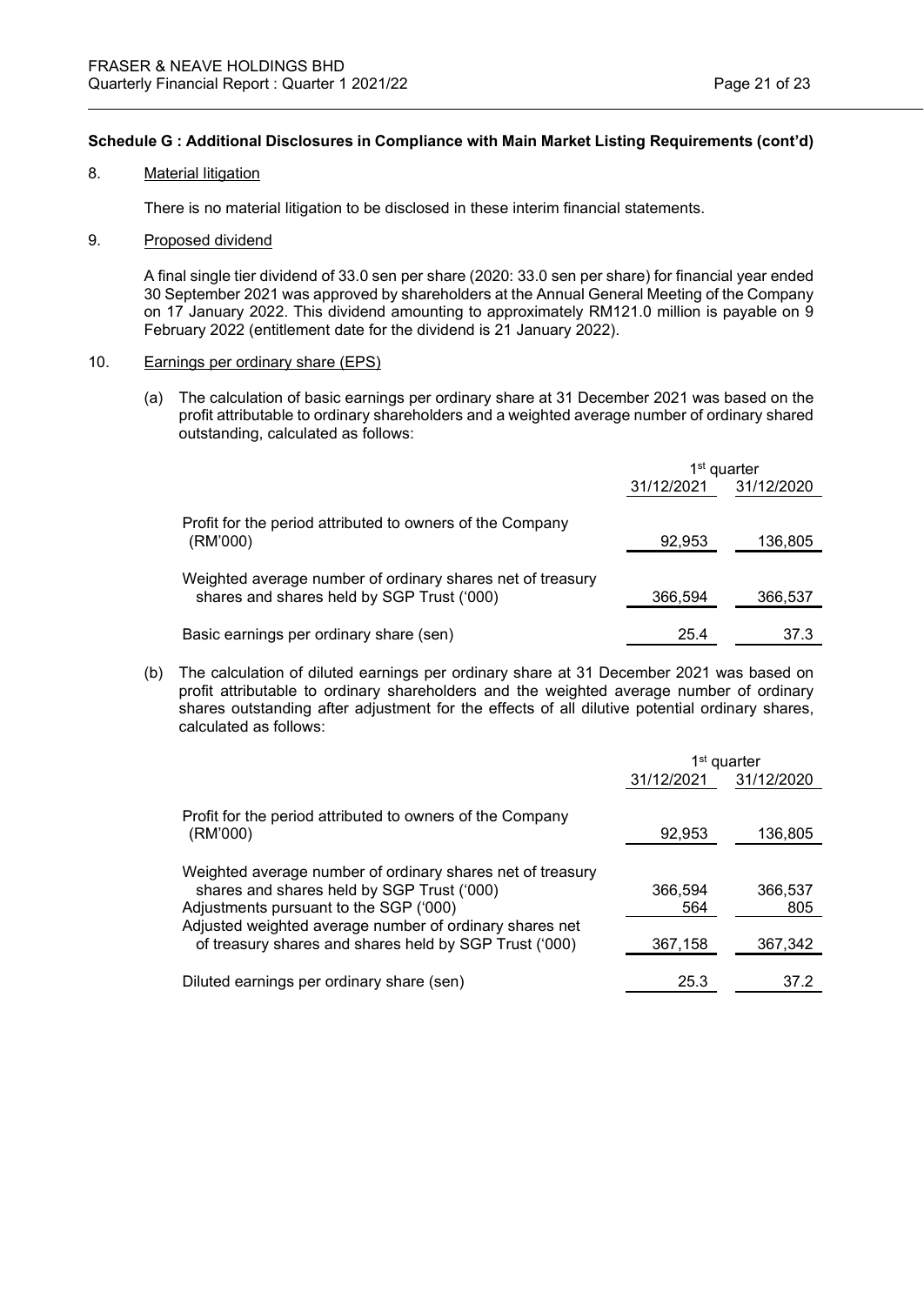## 11. Notes to the Condensed Consolidated Income Statement

Profit before tax is arrived at after charging/(crediting) the following items:

|        |                                                                                        |               | 1 <sup>st</sup> quarter |
|--------|----------------------------------------------------------------------------------------|---------------|-------------------------|
| RM'000 |                                                                                        | 31/12/2021    | 31/12/2020              |
| (a)    | Bad debts recovered                                                                    | (10)          | (9)                     |
| (b)    | Depreciation of property, plant and equipment and<br>amortisation of intangible assets | 26,343        | 27,264                  |
| (c)    | Depreciation of right-of-use assets                                                    | 5,109         | 6,788                   |
| (d)    | Inventories written off                                                                | 576           | 307                     |
| (e)    | Net fair value gain on derivatives                                                     | (352)         | (248)                   |
| (f)    | Net impairment loss/(reversal of impairment loss) on property,<br>plant and equipment  |               |                         |
|        | due to flood<br>others                                                                 | 20,009<br>(3) | (9)                     |
| (g)    | Net reversal of impairment loss on receivables                                         | (151)         | (123)                   |
| (h)    | Net inventories written down<br>due to slow moving inventories<br>due to flood<br>٠    | 617<br>20,611 | 1,191                   |
| (i)    | Net loss on disposal/write-offs of property, plant and<br>equipment                    | 208           | 122                     |
| (j)    | Net loss on foreign exchange                                                           | 101           | 2,676                   |
| (k)    | Insurance claim receivable                                                             | (18,002)      |                         |